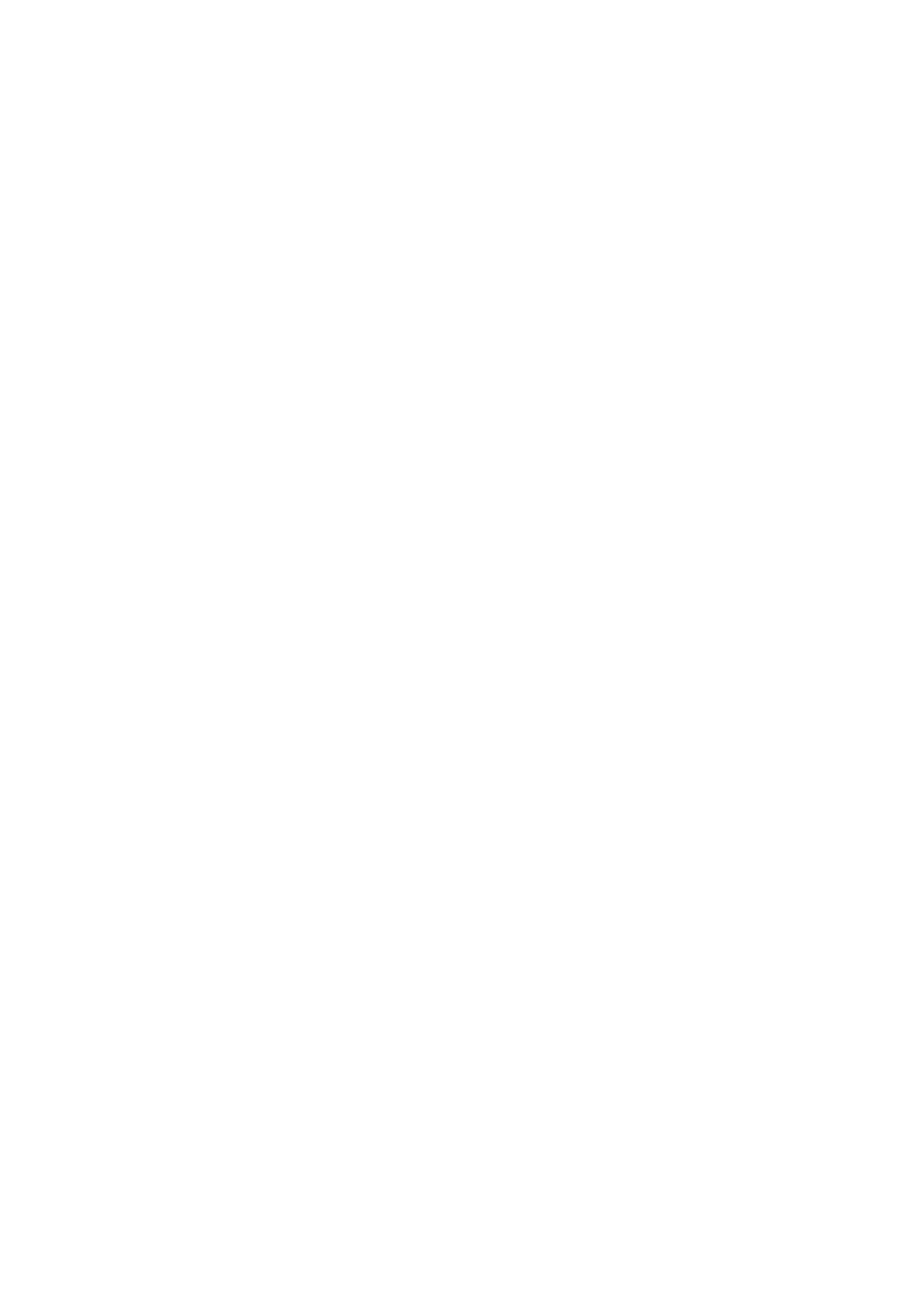# Translation or Transcreation?

*Discourses, Texts and Visuals* 

Edited by

Cinzia Spinzi, Alessandra Rizzo and Marianna Lya Zummo

Cambridge **Scholars** Publishing

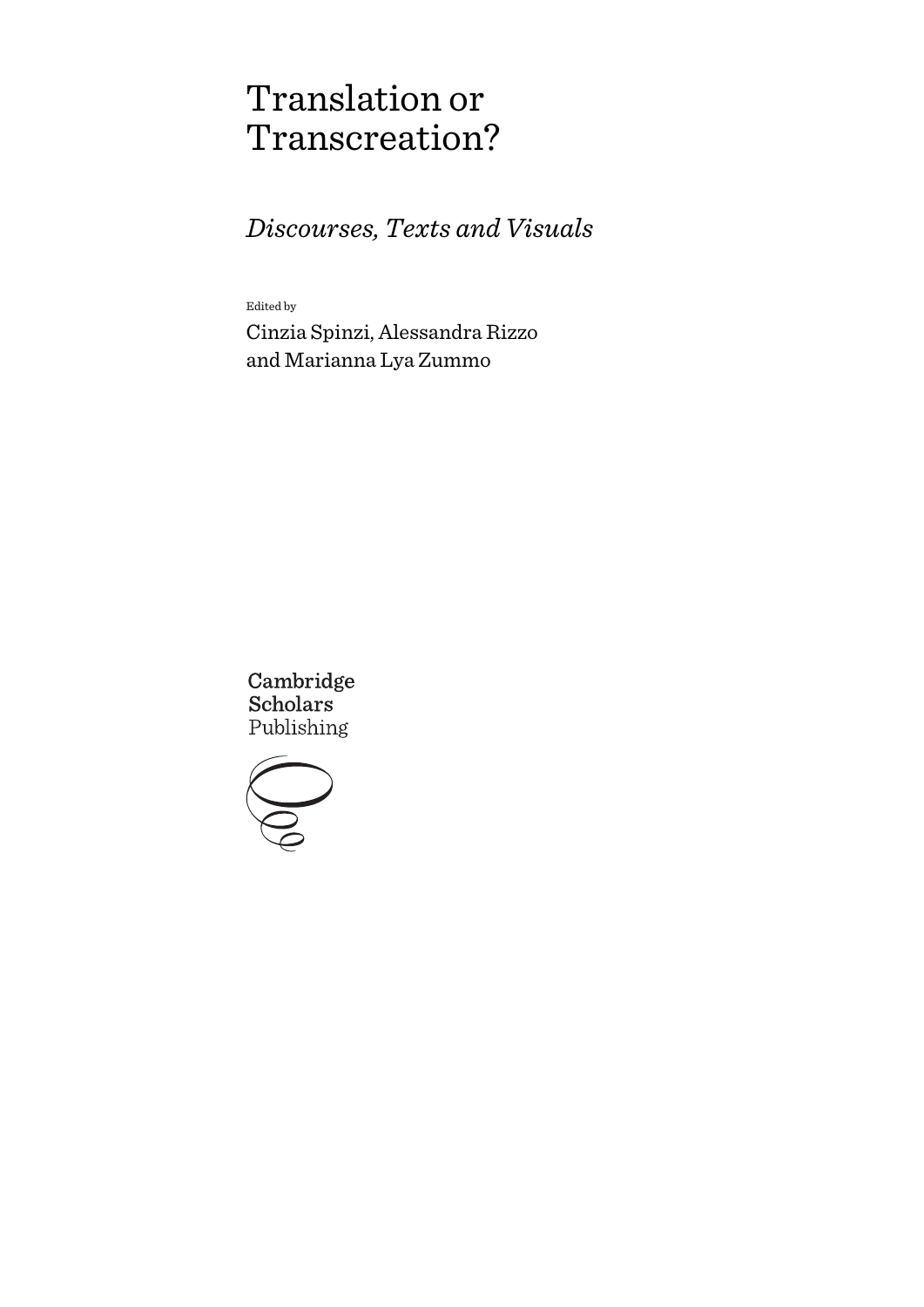Translation or Transcreation? Discourses, Texts and Visuals

Edited by Cinzia Spinzi, Alessandra Rizzo and Marianna Lya Zummo

This book first published 2018

Cambridge Scholars Publishing

Lady Stephenson Library, Newcastle upon Tyne, NE6 2PA, UK

British Library Cataloguing in Publication Data A catalogue record for this book is available from the British Library

Copyright © 2018 by Cinzia Spinzi, Alessandra Rizzo, Marianna Lya Zummo and contributors

All rights for this book reserved. No part of this book may be reproduced, stored in a retrieval system, or transmitted, in any form or by any means, electronic, mechanical, photocopying, recording or otherwise, without the prior permission of the copyright owner.

ISBN (10): 1-5275-1160-X ISBN (13): 978-1-5275-1160-6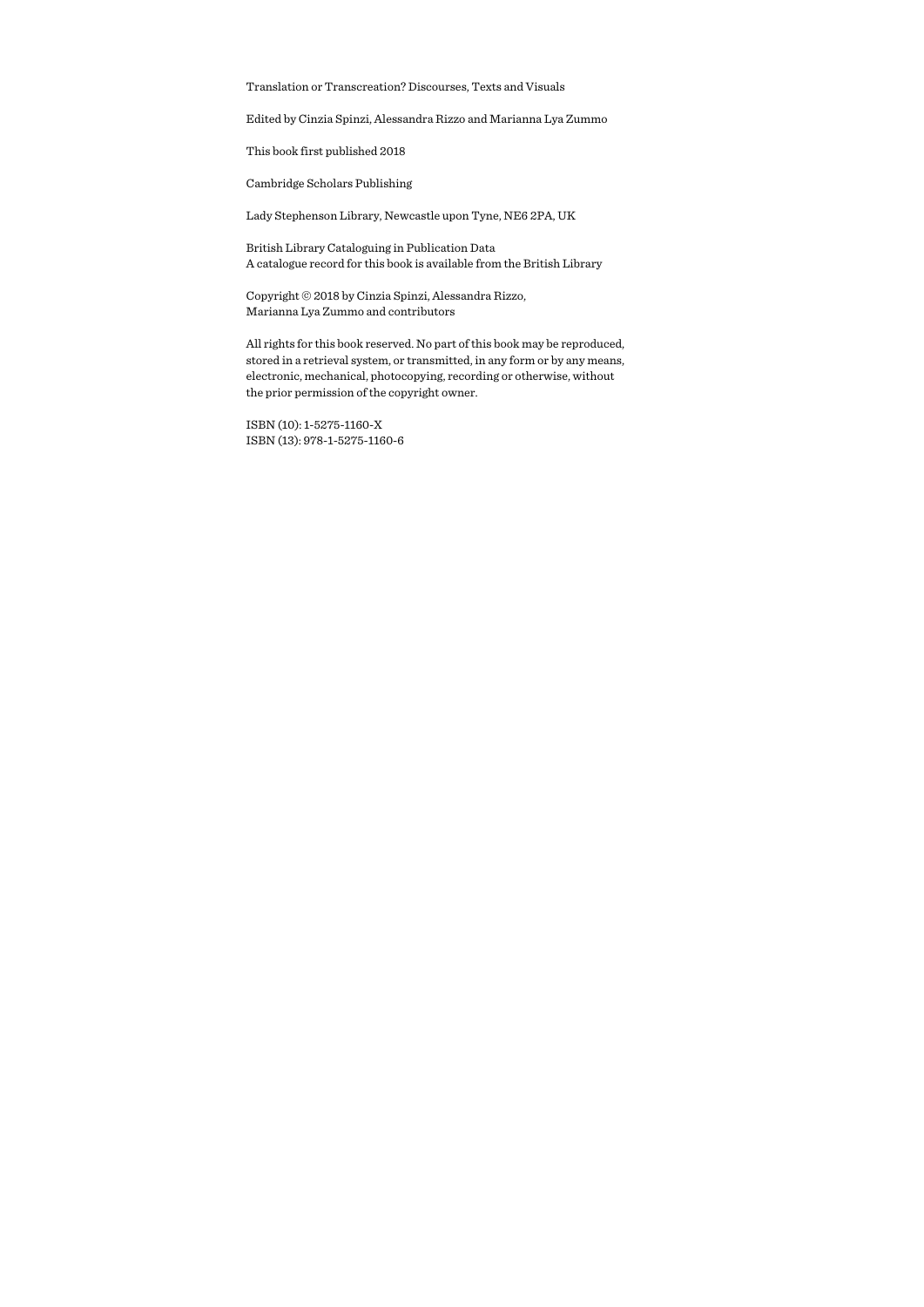# TABLE OF CONTENTS

| Dionysios Kapsaskis                                                                                                                   |
|---------------------------------------------------------------------------------------------------------------------------------------|
| The Wheres, Whats and Whys of Transcreation<br>Cinzia Spinzi                                                                          |
| Translatere or Transcreare: In Theory and in Practice, and by Whom?<br>David Katan                                                    |
| The Eye of the Scorpion: Wang Jiaxin as Translator-Poet<br>Leon Burnett                                                               |
| Constrained Translation: The Case of Crime Fiction<br>Karen Seago                                                                     |
| Visualising Translation Tendencies: Three Italian Translations<br>of Joseph Conrad's The Lagoon<br>Daniel Russo                       |
| Translating, Transcreating or Mediating the Foreign? The Translator's<br>Space of Manoeuvre in the Field of Tourism<br>Mirella Agorni |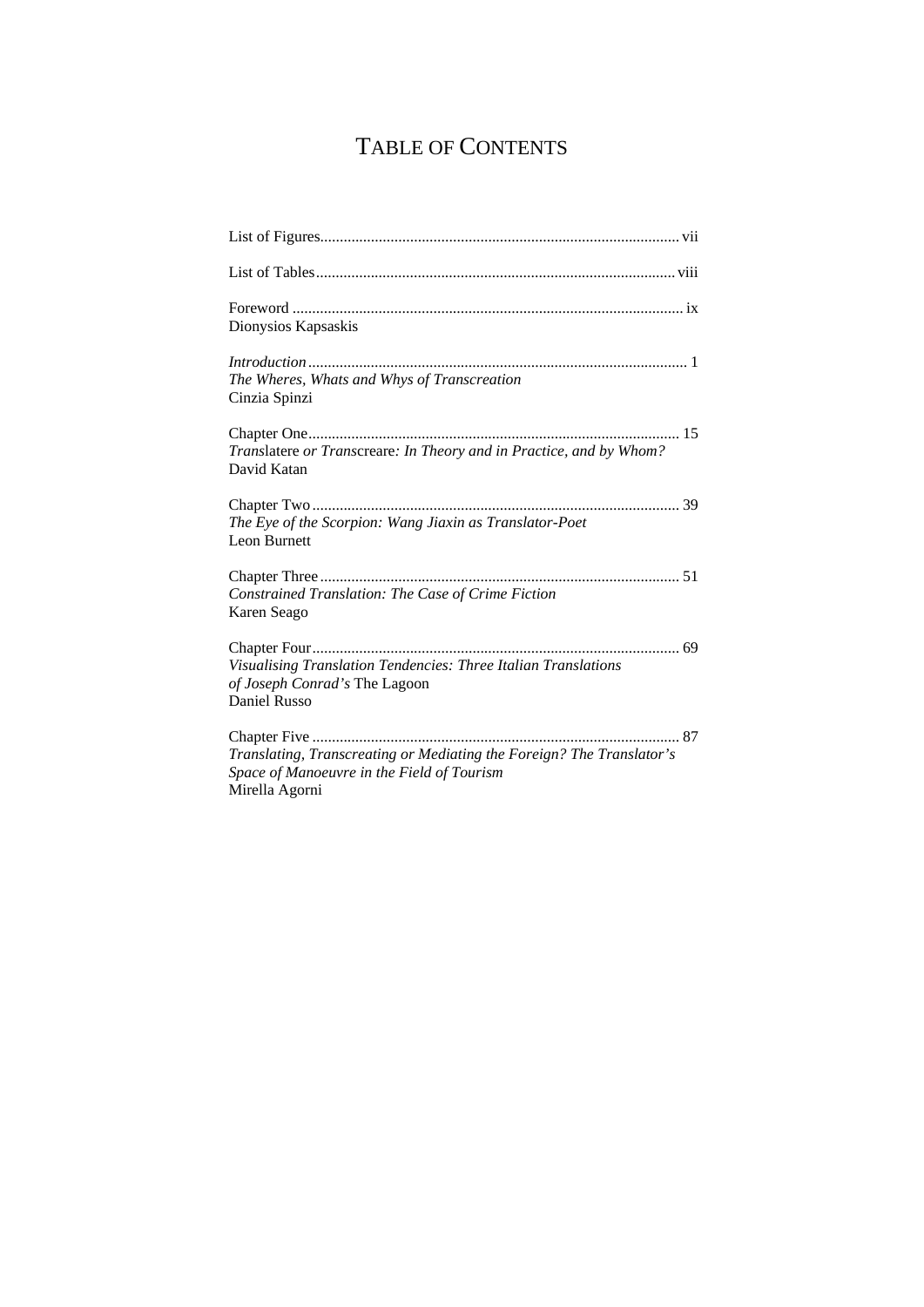#### vi Table of Contents

| Overrepresentation of English Legal Style Markers in L2 Translations<br>of Written Pleadings before the European Court of Human Rights |  |
|----------------------------------------------------------------------------------------------------------------------------------------|--|
| Jekaterina Nikitina                                                                                                                    |  |
|                                                                                                                                        |  |
| Using Forum Collaborative Settings for Translation Outcomes:<br>A Threat to Translation Professionals?                                 |  |
| Marianna Lya Zummo                                                                                                                     |  |
| A Process-based Study of the Reformulation Strategies of Culture-bound<br>Humorous Discourse                                           |  |
| Pietro Luigi Iaia<br>Transcreating the Myth: "Voiceless Voiced" Migrants in the Queens<br>of Syria Project<br>Alessandra Rizzo         |  |
|                                                                                                                                        |  |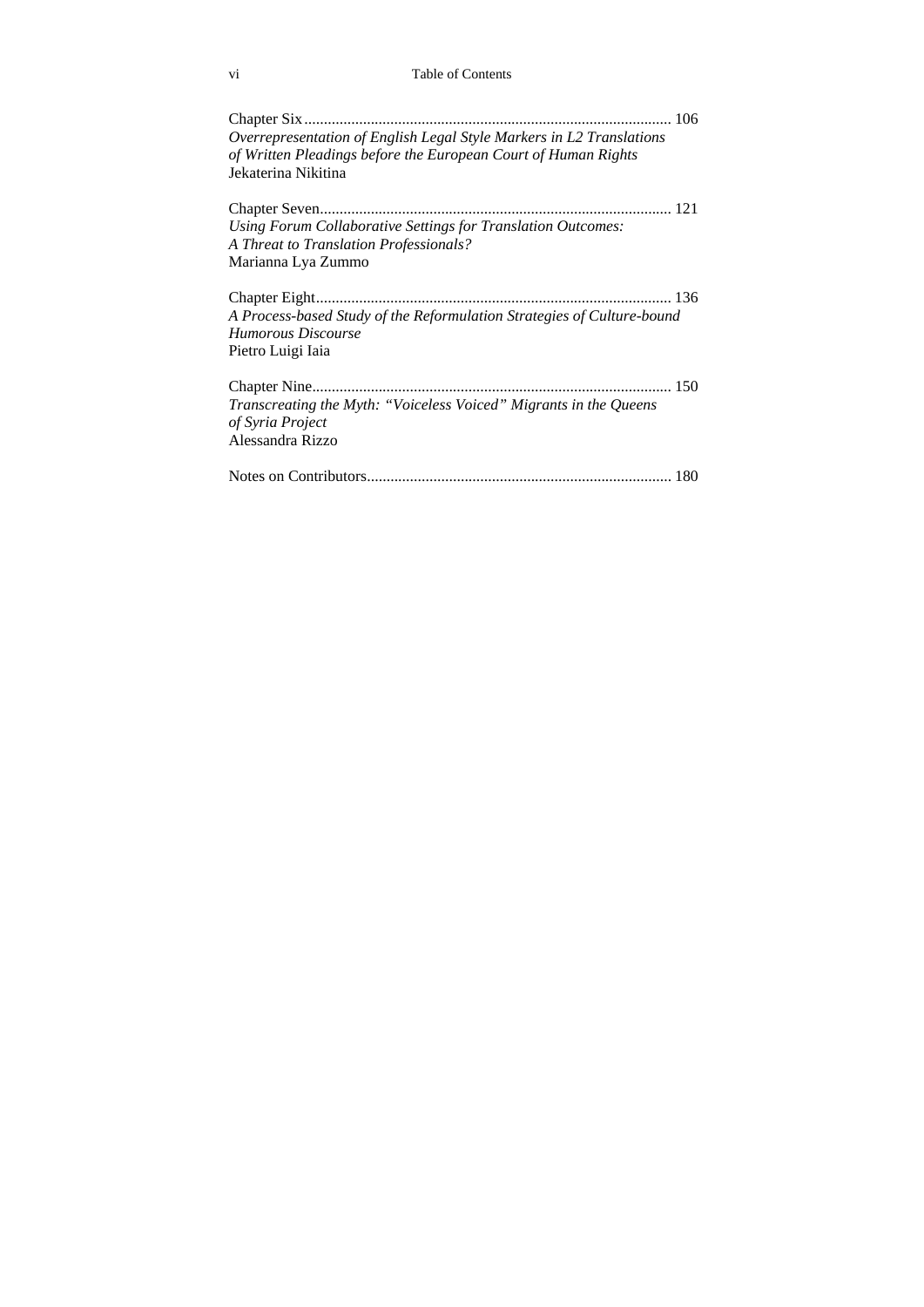# LIST OF FIGURES

- 1-1. Translator/Interpreter perception of role
- 4-1. Dichotomies combined: self/other and generalisation/specification
- 4-2. Key word list (50 entries) for *The Lagoon* compared to BNC
- 4-3. Visualising translation tendencies in a scatter plot 6-1. Corpus composition and methodological steps
- Corpus composition and methodological steps
- 8-1. Fixed frame of the selected top-ten list<br>8-2. The 'multimodal compensation' propos
- The 'multimodal compensation' proposed by the members of group 1
- 9-1. Multimodal narrative on the stage (b)–the video<br>9-2. Multimodal narrative on screen (c)–modes of wr
- Multimodal narrative on screen  $(c)$ –modes of writing and speaking
- 9-3. Intermedial surtitling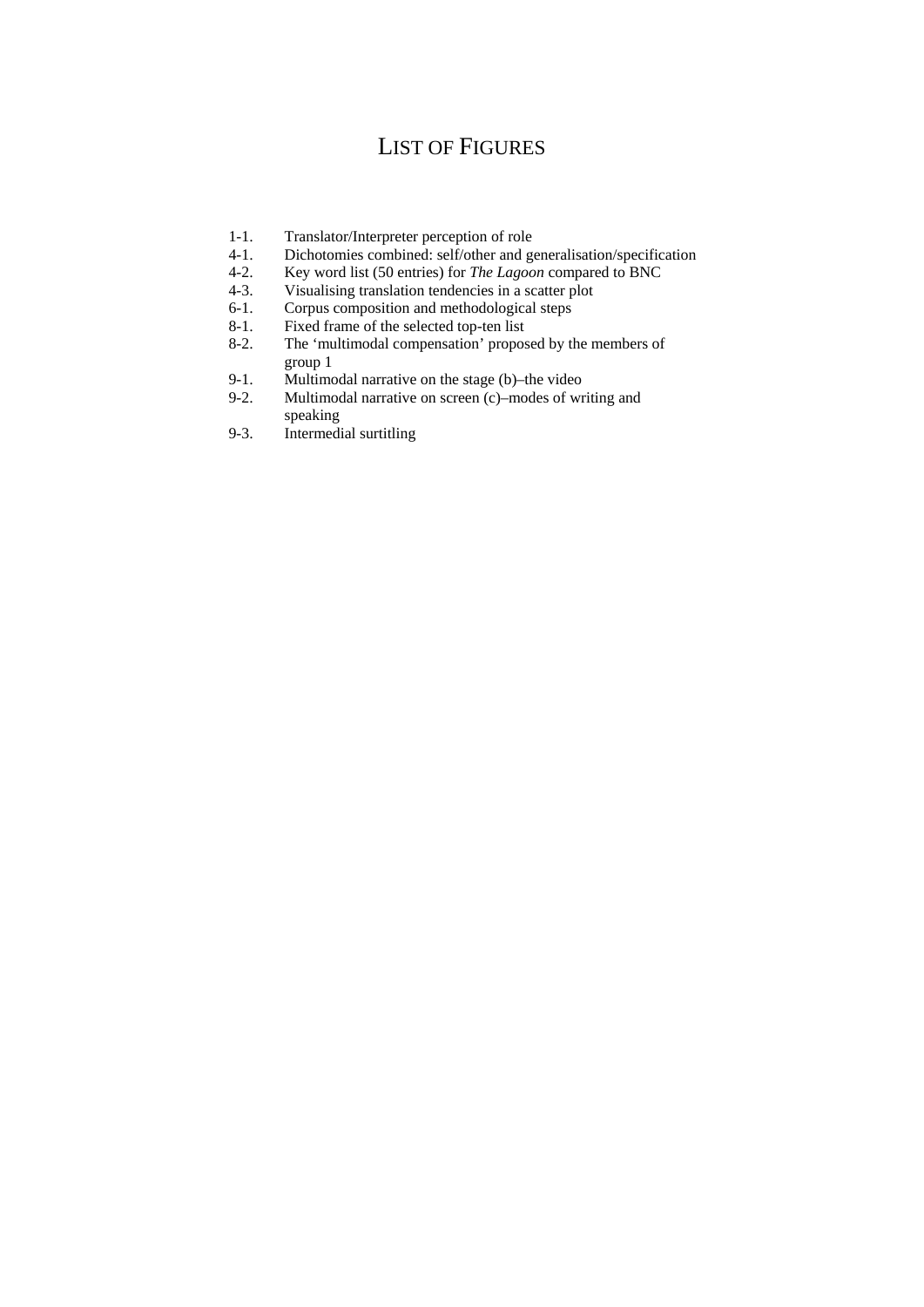# LIST OF TABLES

- 3.1. Language play in Vargas and translation solution by Reynolds
- 4.1. Linguistic and discursive shifts under examination
- 4.2. Italian translations of *the Lagoon*
- 4.3. Text distribution in *The Lagoon* and three translations 4.4 Key words
- Key words
- 4.5. Realia in *The Lagoon*
- 4.6. Deixis in *The Lagoon* and the Italian translation
- 4.7. Tropes in *The Lagoon*
- 4.8. Translation of tropes
- 4.9. Translation tendencies as values
- 6.1. Relative frequencies of archaic compound adverbs across the RUTC and the ENRC normalised to 100,000 words
- 6.2. Relative frequencies of *shall* across the RUTC and the ENRC, normalised to 100,000 words
- 7.1. Dimension of the corpus, number of participants and number of answers
- 7.2. Analysis of interaction: addressing, date, interactional activity, language used, and role of participant in forum
- 8.1. Translations of position 9
- 8.2. Translations of position 2
- 9.1. Narrative typologies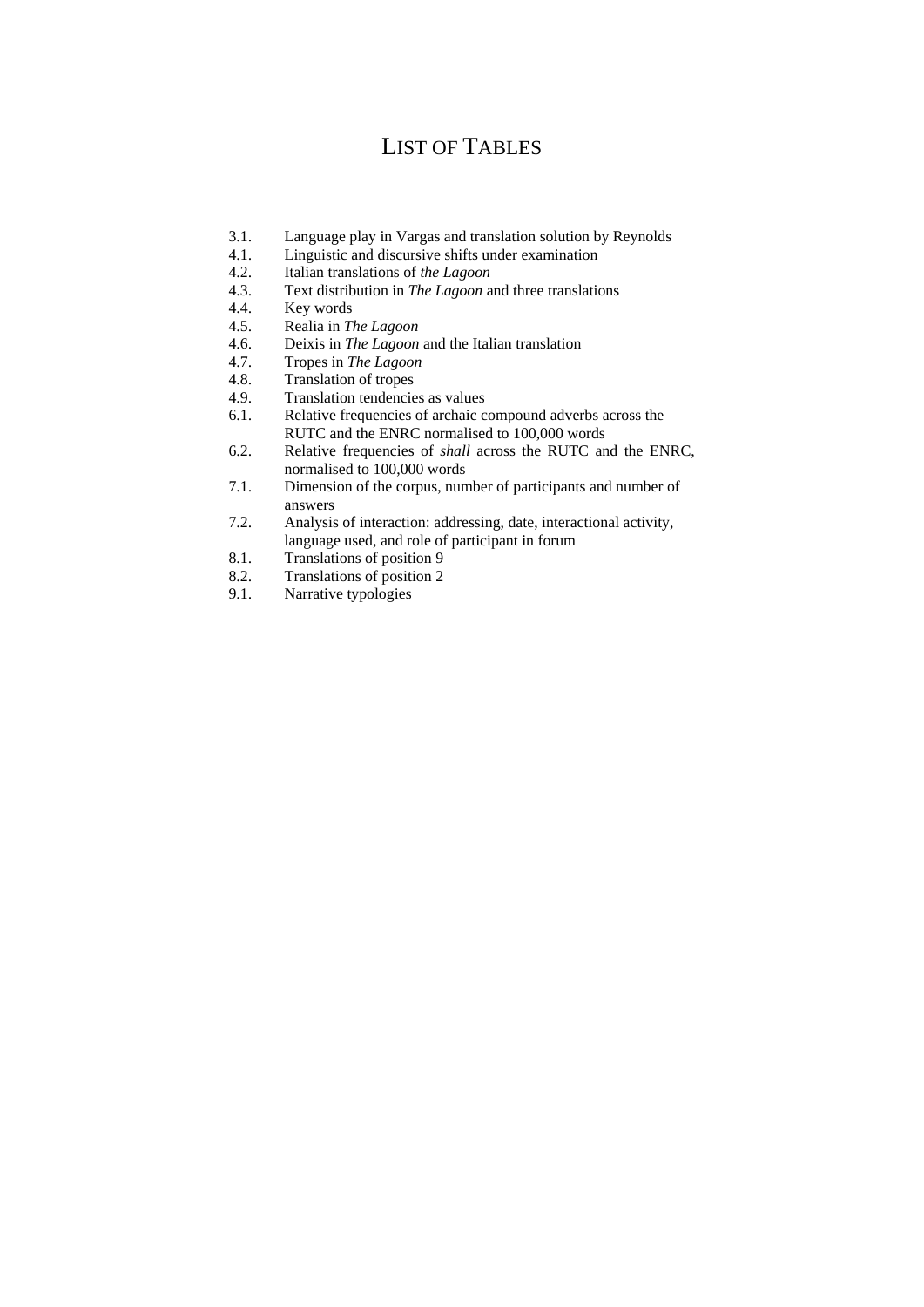## FOREWORD

### DIONYSIOS KAPSASKIS

Cinzia Spinzi, Alessandra Rizzo and Marianna Lya Zummo's edited volume *Translation or Transcreation? Discourses, Texts and Visuals* presents us with an apparent dilemma: is translation primarily a form of transfer or a form of creation? This dilemma harks back to a series of questions about the nature of creativity which are at the heart of Western philosophy and aesthetics: what distinguishes an original from a reproduction? What is original in every "translation" and what has already been translated in every "original"? While these questions have been theoretically debated in the past fifty years mainly in the contexts of French and American deconstruction, contemporary communication practices bring them back on the table with renewed urgency. The global flows of information and culture, the digitalisation of reading and writing, and the increasingly multimodal character of new media are radically transforming the very notion of "text" – let alone that of an "original text". Against this background, the dilemma between translation as transfer and translation as creation challenges us not so much to find an answer, as to review the terms of the discussion. We are faced with the task to rethink translation in terms of (trans)creation, insofar as linguistic transfer is never pure repetition; conversely, we must rethink (trans)creation in terms of translation, insofar as the creative act is never entirely free.

This task of rethinking is admirably performed by the editors and authors of this book. Each chapter contains cutting edge research that touches upon issues as varied as the role of humans as the creative agents of translation (Katan); translation as accommodation across space and time (Burnett); formal constraints in creative forms of translation (Seago); translation as adaptation and renarration (Rizzo); and collaborative translation/transcreation as a new and evolving practice (Zummo). Standard topics in Translation Studies are also seen through the lens of (visual) culture and, in several cases, multimodality. These include methodological issues in translation commentary (Russo), the translation of culture-bound humour (Iaia), tourist texts translation (Agorni) and the lingua-cultural translation of legal texts (Nikitina). Taken as a whole, these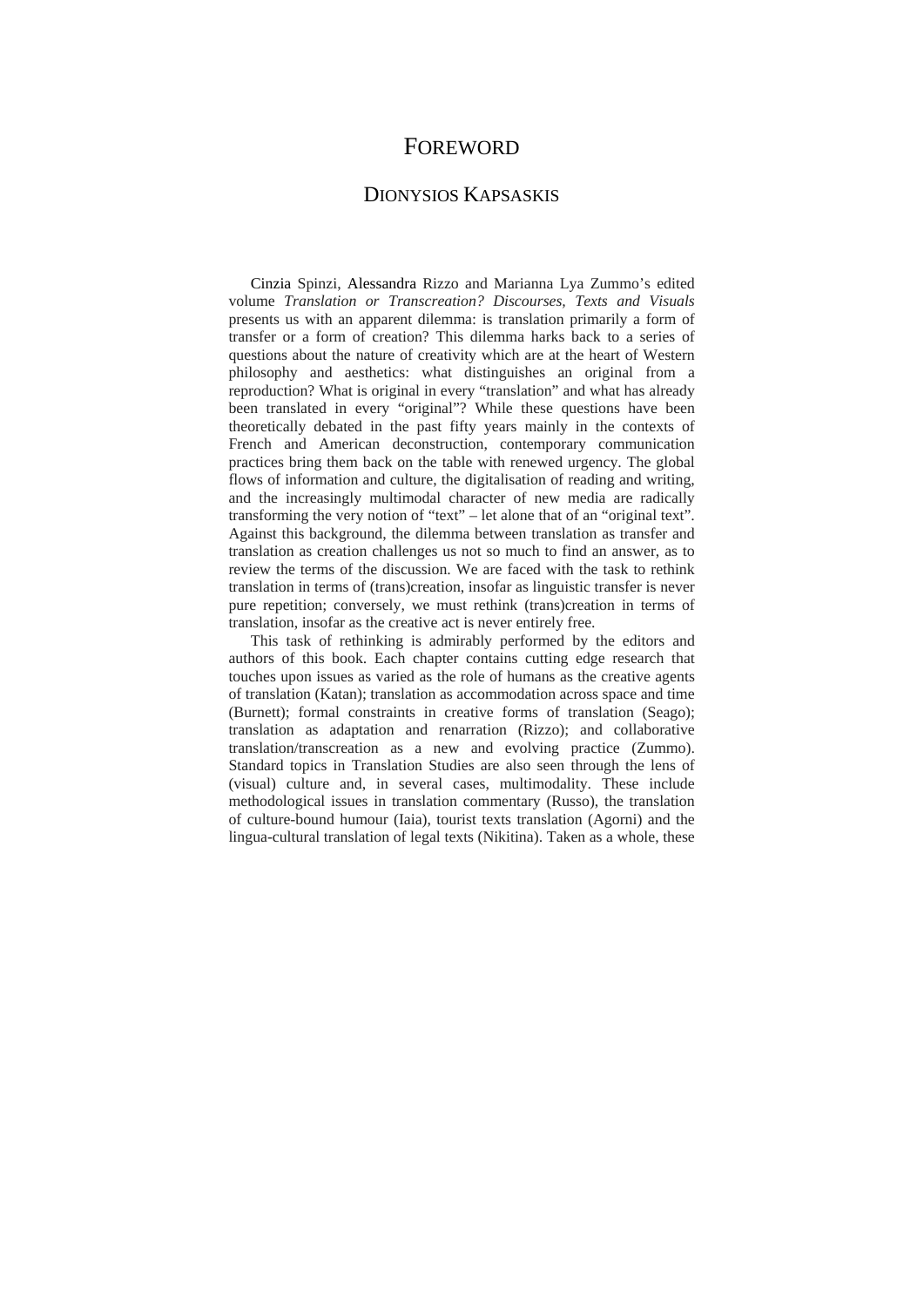#### x Foreword

essays exemplify the variety and dynamism of Translation Studies as a discipline while also marking the contemporary moment in translation research as one of self-reflexion and taking stock.

Indeed, through their theoretical discussions and diverse case studies, the contributors to this book strive to rethink the concept of translation in the  $21<sup>st</sup>$  Century by questioning the instrumentalist logic of source text and target text. Scepticism towards this logic is encapsulated in Leon Burnett's brilliant comment (p. 40), "Targets are military and manufactured; sources are aqueous and natural," which rectifies the poetic meaning of these tired terms. Broadening this implicit criticism, the essays included in this volume examine translation not simply on the basis of semantic transfer across languages but as part of a complex set of textual, discursive and visual transformations that are due to a range of factors, including function, ideology and taste. In the opening essay in this collection, David Katan shows that the dominant metaphor of translation as a form of transfer that takes place under the authority of an original does not only misrepresent the practice of translation as it really happens but is also harmful for the perception of the translation profession. The research in this volume testifies to the need to revise our thinking about linguacultural transfer so as to recognise the presence of creativity in every gesture of translation, as well as the agency of translation in every creative act.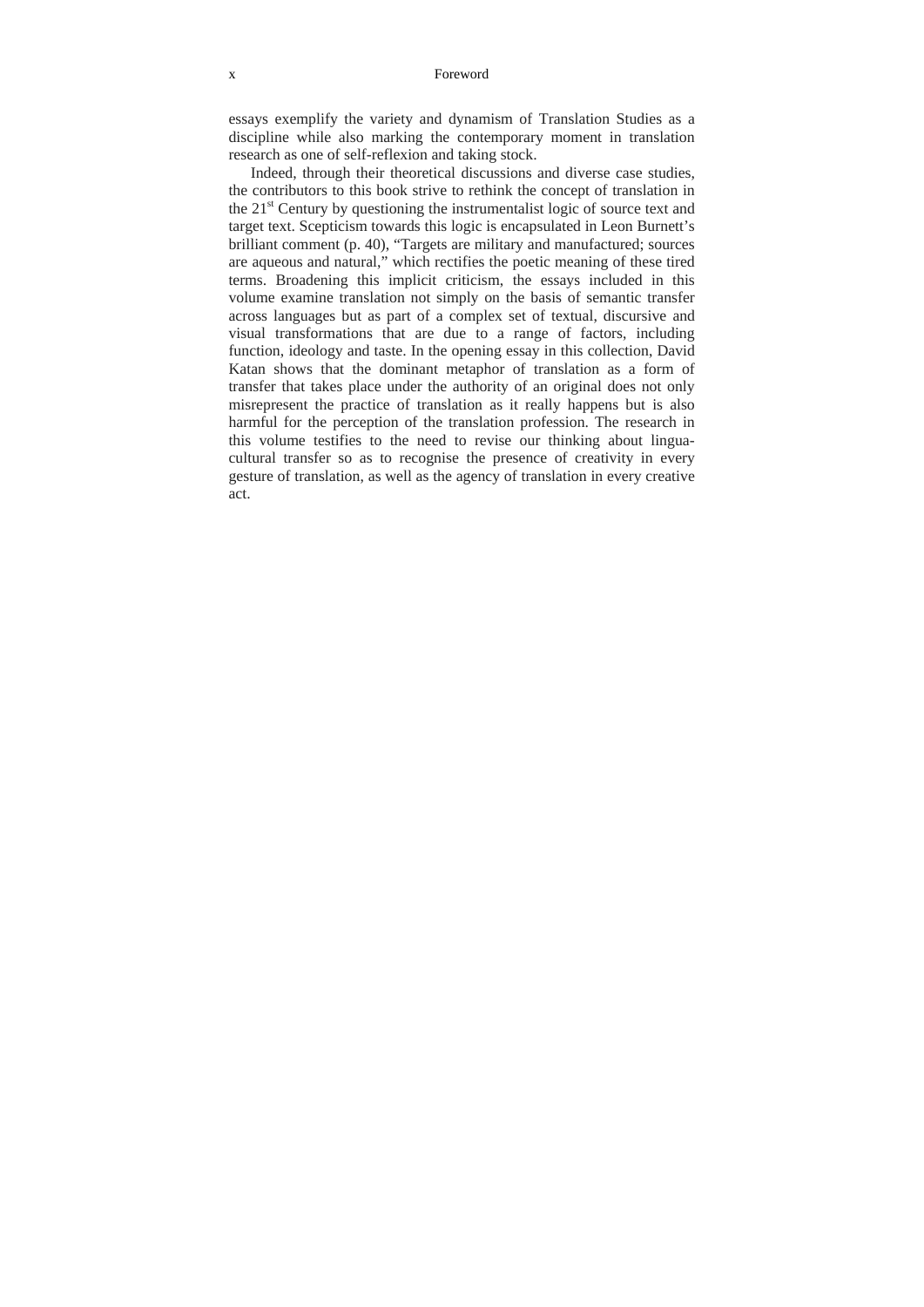## **INTRODUCTION**

# THE WHERES, WHATS AND WHYS OF TRANSCREATION

# CINZIA SPINZI

### **1. Introduction**

As the Translation Studies community advances in an increasingly networked globe and the new market needs change, the range of interests of translation as a discipline broadens, new proposals are put forward by the market stakeholders and new challenges are discussed in academia. Since the conventional model of one-on-one agency and client is being replaced by a vast global network of translators, new modes of translation, such as fansubbing, fandubbing, crowdsourcing and transcreation, have challenged the traditional structure of the translation market and ethics of the discipline. Against this backdrop, a debate has emerged around translation and transcreation (see *Cultus* 2014), mostly in terms of differences between the two practices and issues such as creativity. The future of translation as a profession–as we once knew it–seems to be under pressure (see Katan 2014); indeed, the word itself seems to be suffering from a poor reputation (Gambier 2016).

A series of articles published in *The Economist,* under the headline "Translators' blues"<sup>1</sup>, amply captures the problems the translation industry is beset by these days. According to the columnist's survey, a number of issues related to modern-day technology are questioning the translator's status. The foremost concern comes from being able to "go online" easily and cheaply; the rise and easy and cheap access to the Internet across the planet has brought about a tough global competition resulting in "downward pressure on prices" of translation and translation related

 $\overline{a}$ 

<sup>1</sup> https://www.economist.com/news/books-and-arts/21722609-profession-underpressure-why-translators-have-blues [Last accessed January 2018].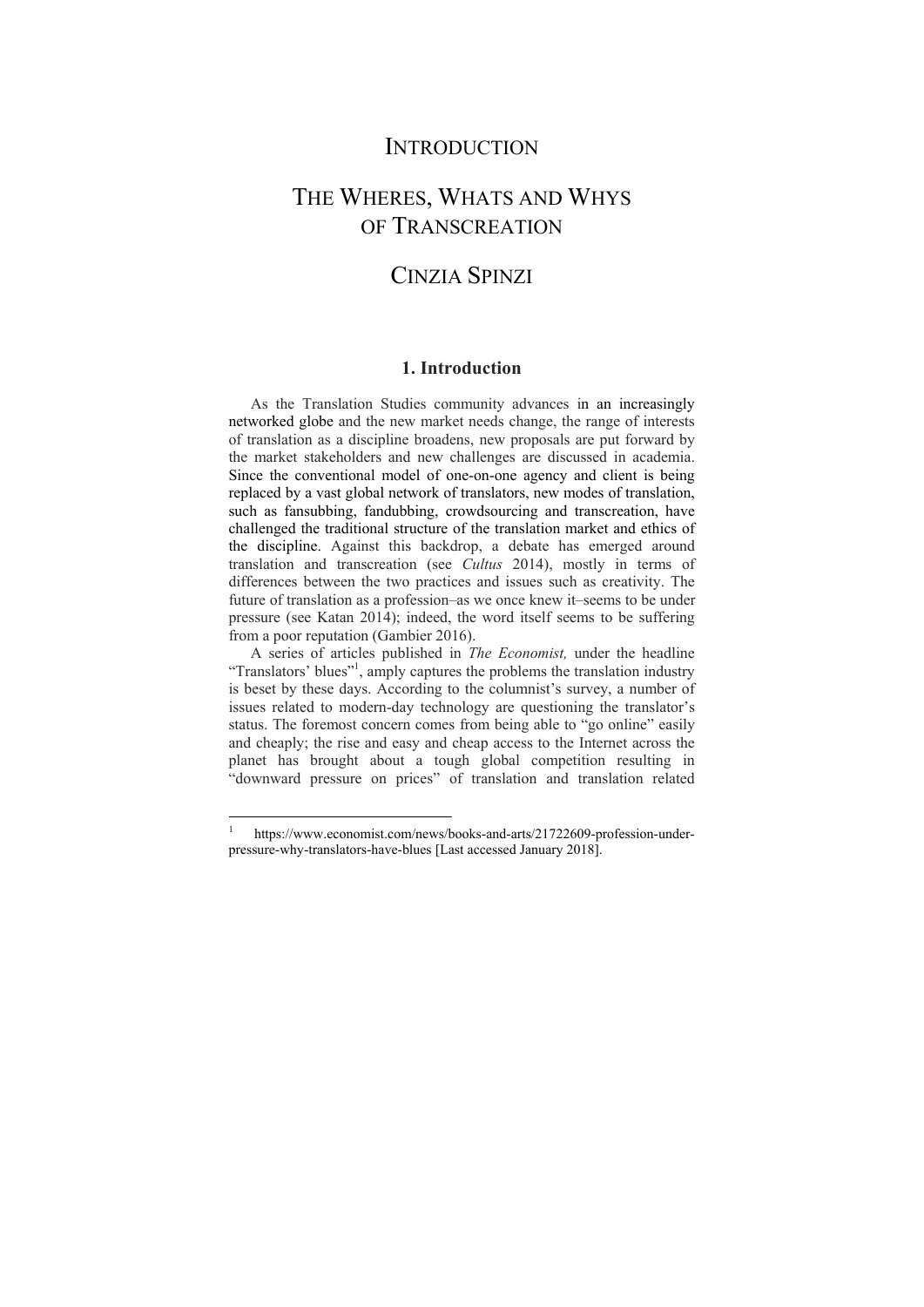#### 2 Introduction

services. Another major threat stems from the dramatic increase in highquality machine translation that–despite the often inaccurate language and content outcome–meet the needs of a less demanding reader of a wide variety of text types. Unsurprisingly, literary translation, seems to be noticeably unaffected by the technological peril because–as the Economist journalist observes–"nobody thinks a novel can be translated by a machine". This is because translation software cannot compete with the creativity of a human translator's mind.

Creativity is precisely what we want to look at more closely in this volume, and how it feeds into what has come to be called, over the last few years, "transcreation". This term, mainly applied to commercial translation, is now gaining momentum among translation scholars in broader areas of application, not least aesthetic products as prose, poetry and theatre. Recent publications (Pedersen 2014; Gaballo 2012; Benetello 2018) have revolved around the debate of giving space to transcreation as a new practice in translation. David Katan, who explores the evolution of "turns" in the discipline of translation studies in the first chapter of the volume, has moved even further by claiming for a "transcreational turn" (Katan 2016) focussing on the need to understand the extent of mediation in translation and to value rather than castigate change through mediation and adaptation. Against this backdrop, this book aims to explore practices of transcreation in an attempt to understand where translation finishes, if it does, and transcreation starts. In the specific context of this volume, transcreation is discussed against a variety of textual and visual genres, going beyond the early focus of promotional and advertising products where transcreation was initially applied. Furthermore, the book examines the dichotomies between translators and transcreators from various research perspectives, and the differences based on contrasting tasks, scopes, and norms.

It recontextualises the age-old question: if, on the one hand, the translator is expected to faithfully replicate a source text into the target language with no additions and reinterpretations, on the other hand, is the transcreator supposed to go beyond translation? By (re)posing this question, it asks if we can trace the boundaries between the two processes, and if this divide is applicable to all genres and discourses. These and other questions cannot be ignored when studying the relationship between the transcreative approach in the broad theoretical spectrum of translation studies.

By bringing together a variety of text typologies spanning from poetry, prose, theatre, film and television to tourism to highly specialized legal texts, we would like to see if and to what extent the metaphor of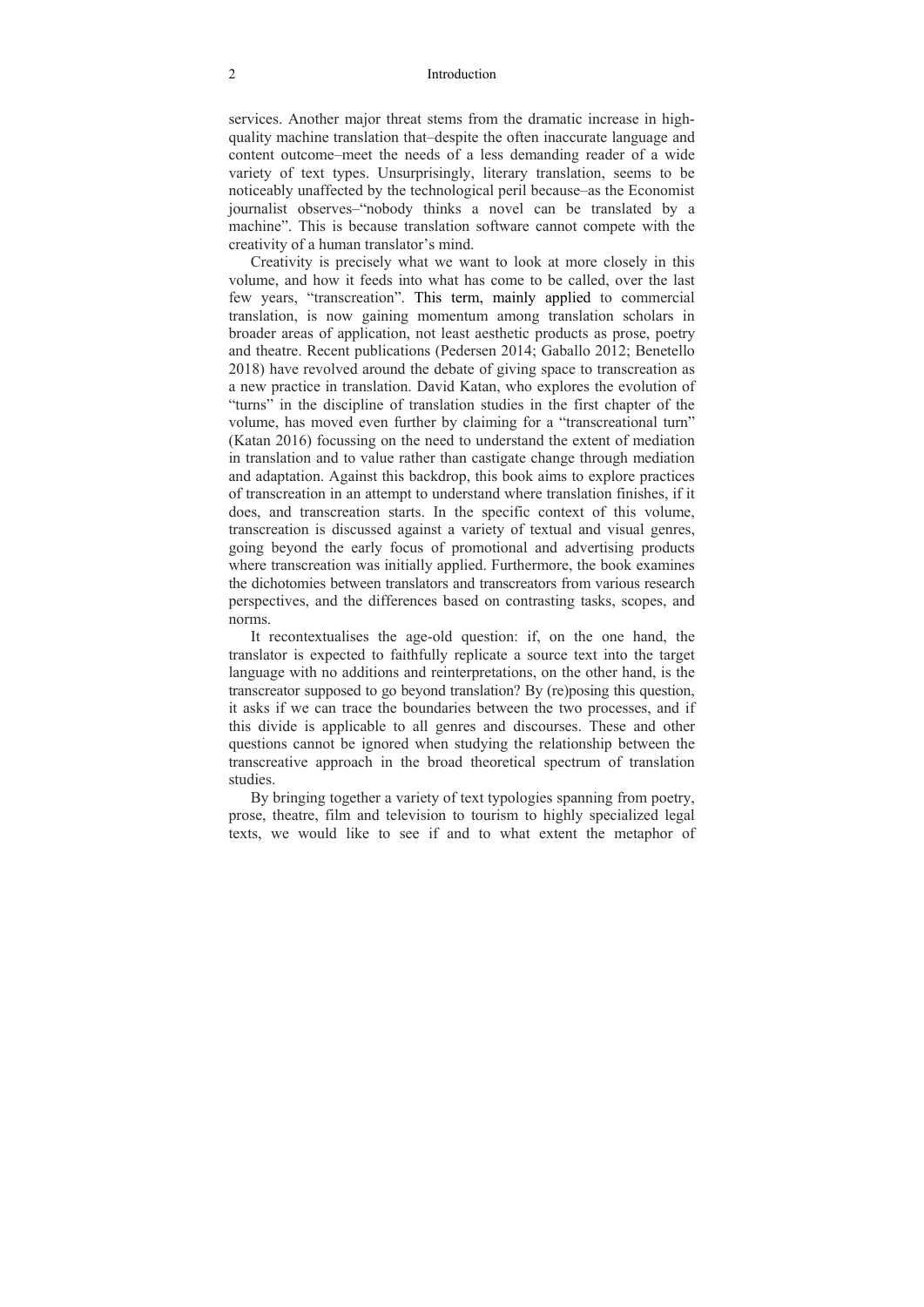transcreation is applicable across this textual range. But in addition to texttype, we would also like to explore if and how methodology affects the process of transcreation. The contributions in this volume represent (diachronically and synchronically) the various methodologies used in translation from the pre-digital technology period and–at least until AI takes over human action–the process that will always be the basis of cognitive decision-making: namely a careful linguistic and contextual analysis of a text, a (filtered) interpretation thereof, and a transposition of the same into a new communication code adopting various strategies and– importantly–employing any strategies at hand to achieve whatever the translational aim happens to be on the close-free continuum. From this we move to computer aided translation (corpus linguistics) to audienceparticipatory collaboration (theatre, subtitling and surtitling) to internetdriven cyber-collaboration (translation fora).

By exploring not just a variety of text types but also a variety of textprocessing methodologies, this volume aims to shed light on how some of those typologies and methodologies may lend themselves more–or less– easily and naturally to transcreation, and where they may be more or less appropriate. A text/methodology comparison can also help us set responsible and ethical limits to how far transcreation can and should go, and help us understand why in some cases it may be wise to adopt a more conservative text-creation process. Unsurprisingly, two type categories stand out as being particularly amenable to, indeed needful of, the transcreative process, namely literature (poetry, novel-writing, crime fiction, television sit-coms, theatre/myth) and tourism. This is quite natural insofar as the functions of literature are aesthetically governed, be it the translated poem, (crime) novel, or sit-com works because it is an aesthetic and arguably emotional experience; by mediating and re-creating this experience through the semantic-connotative experience (in poetry) and by effectively mediating cultural features that 'work' in the target text, it is effectively received in its target languages and settings. On stage the collaborative experience that is created reciprocally with the audience is even more amenable to the transcreation metaphor. The second genre that lends itself naturally to the transcreation paradigm is tourist text (very different from travel writing of course); arguably, it is an extension of promotional texts (where indeed the whole TS discussion of transcreation began) where the aesthetic and persuasive functions work together to "sell" a product, localizing it to adapt it to the target setting and make it commercially appealing.

The space for manoeuvre in both of these genre categories (literary and tourist texts) is therefore wide, given by its ultimate skopos (aesthetic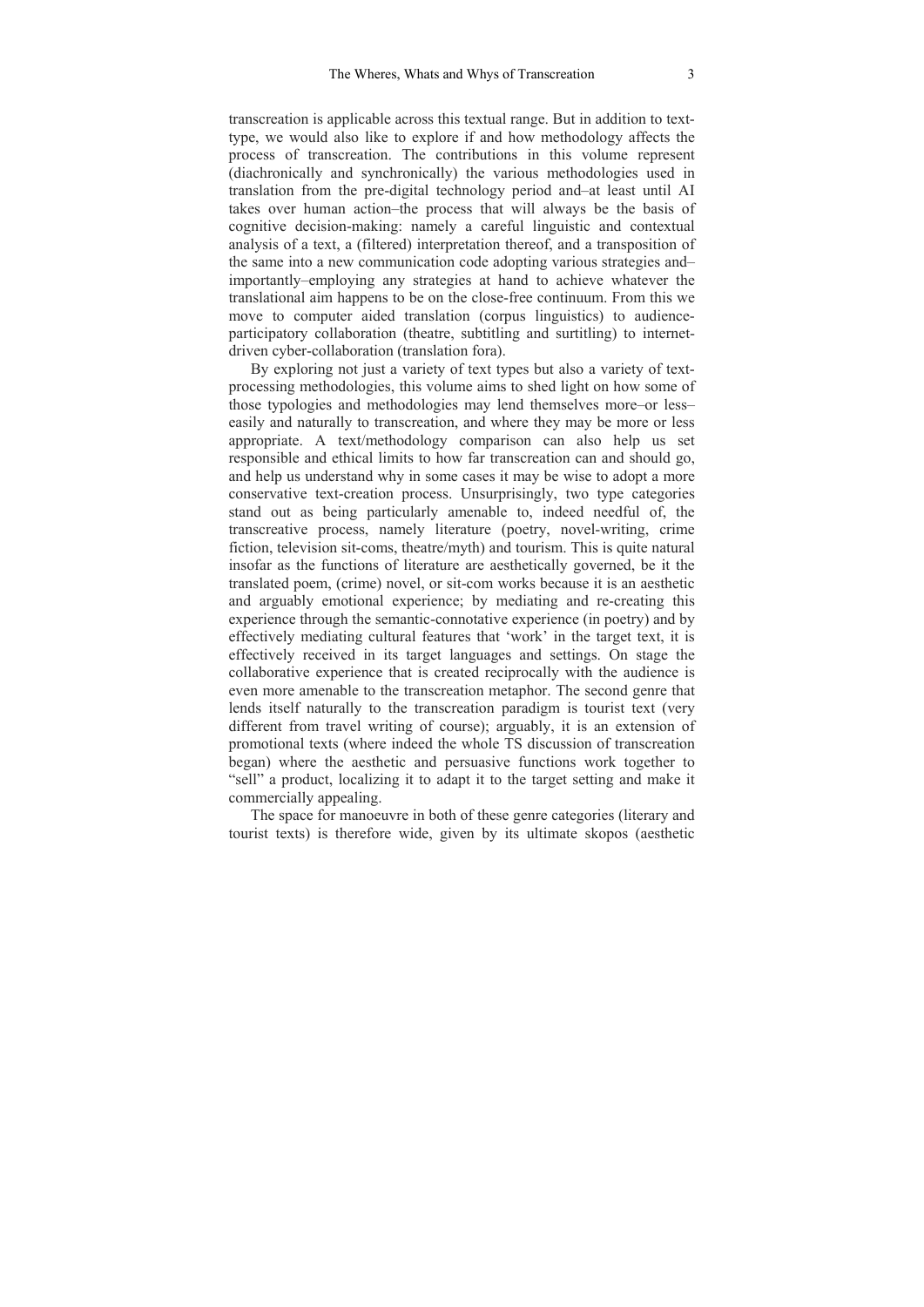#### 4 Introduction

experience and selling a product, idea or place). Not so with legal and specialist texts, however. Indeed, the two chapters illustrating translator strategies–even through the highly collaborative and participatory internetfora method–proved to be (rightly so) conservative. The transcreation–in a narrow sense of the word–of legal documents or specialist genres is highrisk. Indeed, as the analysis of legal translation from Russian into English here shows, the consequences can be dire (translator errors) and driven (in this case erroneously) by a desire to conform to a conservative target norm and standard.

Without any claim of comprehensiveness, these and related issues will be examined in this collection which aims to give a further contribution to the translation/transcreation debate.

#### **2. The history of the term**

Transcreation as a term may be explained from a post-colonial perspective as a "manipulative use of English" (Bollettieri Bosinelli 2010, 192) due to the old practice of creative translation from Sanskrit where the *translation proper* was considered inadequate to cover the practices of "rebirth or incarnation (Avatar) of the original work" (Gopinathan 2006; cf. Di Giovanni 2008). Transcreation was then intended as a process whereby the translation was considered a retelling by the translator in another language, rather than a mere transfer of meanings from one linguistic and cultural system to another and whose main aim is to reproduce a fluent text completely accessible to the target reader.

The term transcreation was then used by the Indian poet and translator P. Lal in the Preface to his translation of *Shakuntala* where he explains and discusses the challenges the modern translator tackles when dealing with the translation of ancient texts (Di Giovanni 2008, 34)*.* In order to support his choice Lal (*ibid.*) contends that in some cases, as the one mentioned above, the translator can only transmute the original text if he wants to communicate its meanings in a readable and smooth way to the foreign reader. As noticed (Pedersen 2014), India is not the only country boasting a transcreative tradition in that the term was also found in Brazil and again in literary contexts. The poet Haroldo de Campos (1992) encourages the use of a term other than translation–i.e. transcreation–which comes to characterize a new approach to creative literary translation, namely a target-oriented translation. From this use of transcreation in literary traditions the term was then applied–and it is still today–to marketing and advertising where the main objective is to create advertising campaigns adequate to other markets which are reactive and sensitive to cross-cultural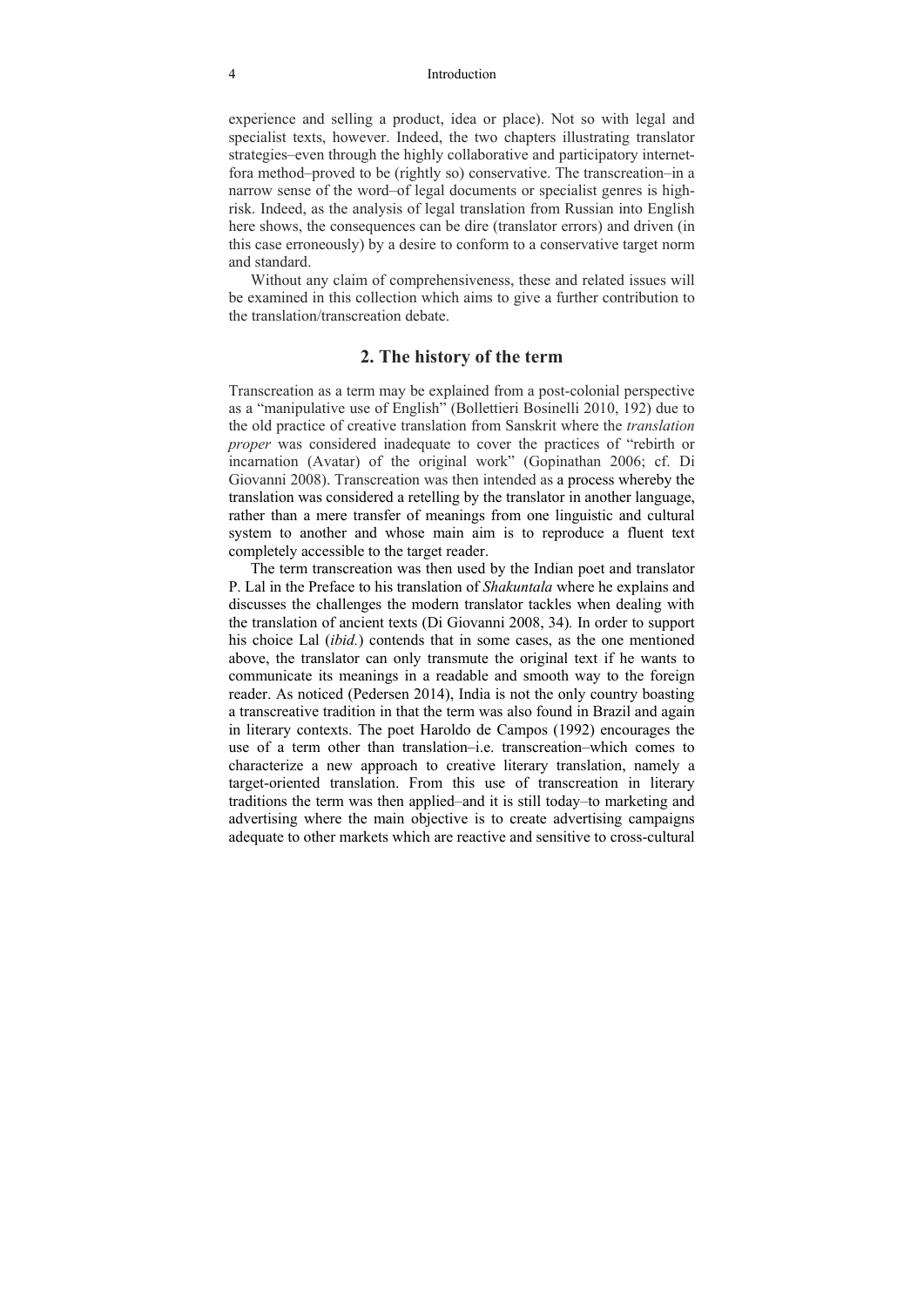differences. Moreover, in these fields of application, the brand and the way it is made accessible in each market is crucial in transcreation (Pedersen 2014, 67).

In an attempt to trace the boundaries between translation and transcreation from the practitioner's point of view, Benetello (2018) shows how those language adaptations which are considered "errors" in translation, according to Common Sense Advisory's 12<sup>th</sup> Annual Global Industry Report<sup>2</sup>, are to be seen as norms in transcreation. Among the many transcreative examples she provides readers with, she mentions the case of the slogan based on the 1999 marketing campaign in Italy launched by Proctor & Gamble for their Swiffer dusting products. The example is cited here to better understand how transcreation works. The original English publicity of the dusting product was "*When Swiffer's the one, consider it done*" 3 . A word-for-word translation would have lost rhyme and hence memorability. The transcreated product resulted into the phrase *"La polvere non dura, perché Swiffer la cattura*." ("The dust doesn't linger, because Swiffer catches it.") which keeps the spirit of the source text but gives life to a different rhyme and metre. This implies that a lack of application of transcreative strategies may lead to pitfalls in marketing campaigns. A counter-example is offered here, for the sake of comprehensibility, from the *todaytranslation* website<sup>4</sup>. In 2011 Puma company launched a pair of shoes to celebrate the 40th anniversary of the United Arab Emirates. The response from the target audience was a flop because "putting the country's flag on the shoe was perceived as trivialising and disrespectful – shoes touch both the feet and the ground, and so are considered very dirty in that culture."

Starting from the premise that there is some confusion regarding the nature of transcreation versus adaptation, Benetello provides the following definition of transcreation "Writing advertising or marketing copy for a specific market, starting from copy written in a source language, as if the target text had originated in then target language and culture" (2016, 259). Different competences are then required of the transcreator which go beyond the language skills and cultural sensitivity since copywriting talents and a thorough understanding of local market are also necessary (Benetello 2018, 41). In Benetello's view, a transcreator is a professional

 $2$  The translation evaluation grid is used by one of 2016's Top 5 Language Service Providers and contains eight error categories (see Benetello  $2018$ ,  $29$ ).

<sup>&</sup>lt;sup>3</sup> See also https://www.todaytranslations.com/news/5-tales-of-transcreation [Last] accessed December 2017].

<sup>4</sup> https://www.todaytranslations.com/news/5-tales-of-transcreation [Last accessed January 2018].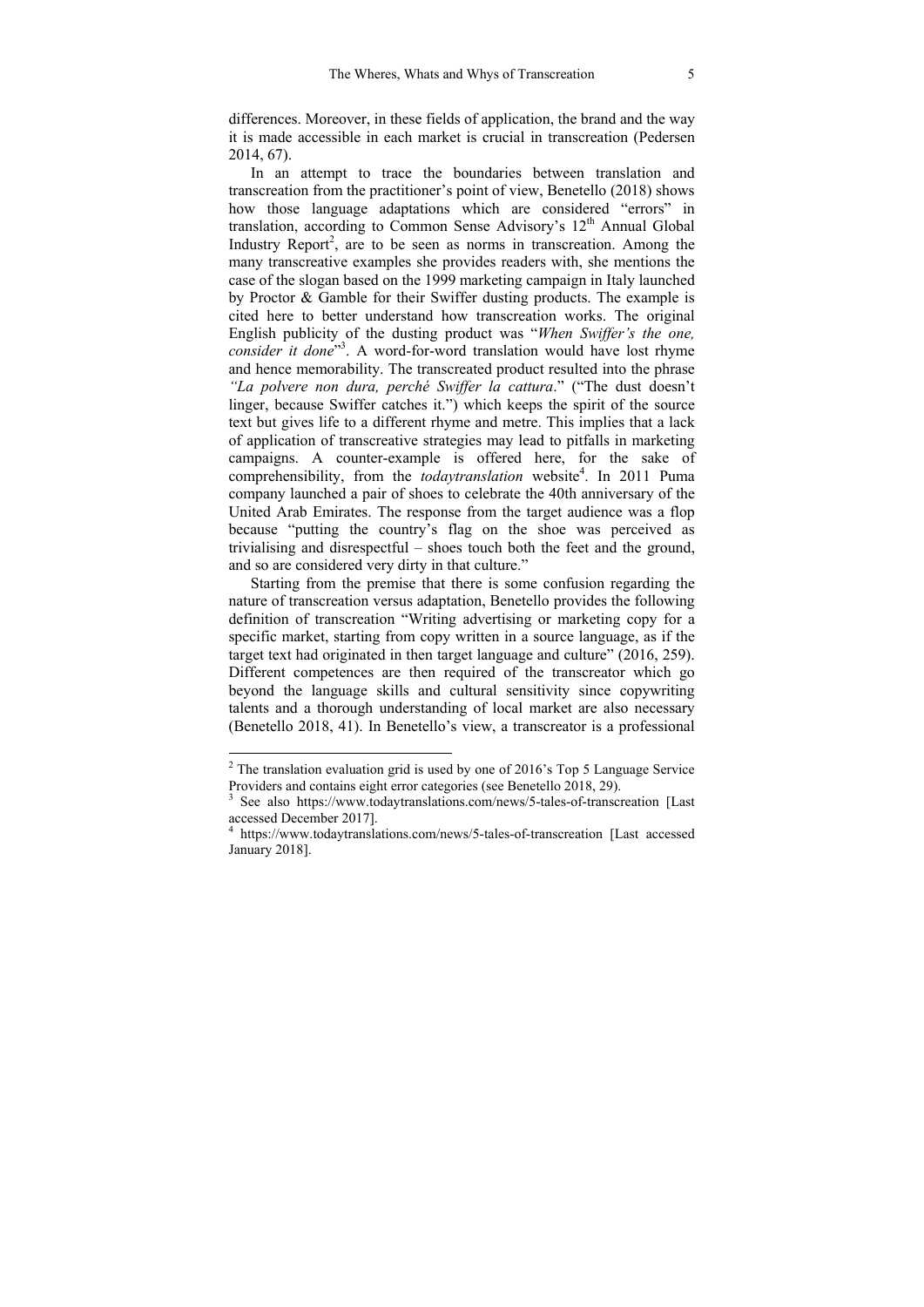#### 6 Introduction

that combines four figures: the translator, the copywriter, the cultural anthropologist and the marketer. This new many-sided professional may claim authority over the text. Her practical conceptualization of the term coincides with the definitions provided by the many international providers that offer transcreative services such as marketing campaigns: "Transcreation is about taking a concept in one language and completely recreating it in another language–it is normally applied to the marketing of an idea, product or service to international audiences. The language, therefore, must resonate with the intended audience"<sup>5</sup>. What comes out is that transcreative practices take translation a stage further by focussing on creation of both the source and the target text, by letting translators leave their isolation and by requiring a "different mindset to that of translation" (*ibid*.). Whereas with translation, "words such as 'faithful' and 'accurate' are normally used to describe the quality" with transcreation words like "'creative', 'original' and 'bold'" seem to be more common (*ibid*.).

### **3. Contributions to the volume**

The volume includes contributions embracing connected and interrelated research areas that range from translation as intercultural mediation, literature, popular culture, quantitative methodologies in translation, audiovisual translation, the visual arts and specialized discourse.

The traditional divide between the conceptualisation of translation either as a conduit or as a creative reproduction of the original text is addressed by **David Katan** in terms of trans-*latere* or trans-*creare*. If the former is associated with transferring meanings across languages the latter focusses on the more artistic/creative side of translation. Katan aptly maintains that the evolution of Translation Studies as a discipline has always been characterized by the dilemma between the faithful versus the free approach to the translation of a text with other terminological pairs to convey the dilemma itself. The numerous dyadic terms coined by scholars in the last fifty years endorse the representation of the translator as being divided between the traditional professional *latere* translator or interpreter, and the "uncertain" (Katan 2014), or high status non-translation *creare* professions. Starting from an etymological analysis, Katan argues that translators are unconsciously "trapped" in the *latere* space of their profession, a constraint which is also fostered by the Codes of Ethics for both translators and interpreters. In this way, the translator is deprived of

 $\overline{a}$ 

<sup>5</sup> https://www.articulatemarketing.com/blog/translation-vs-transcreation [Last] accessed January 2018].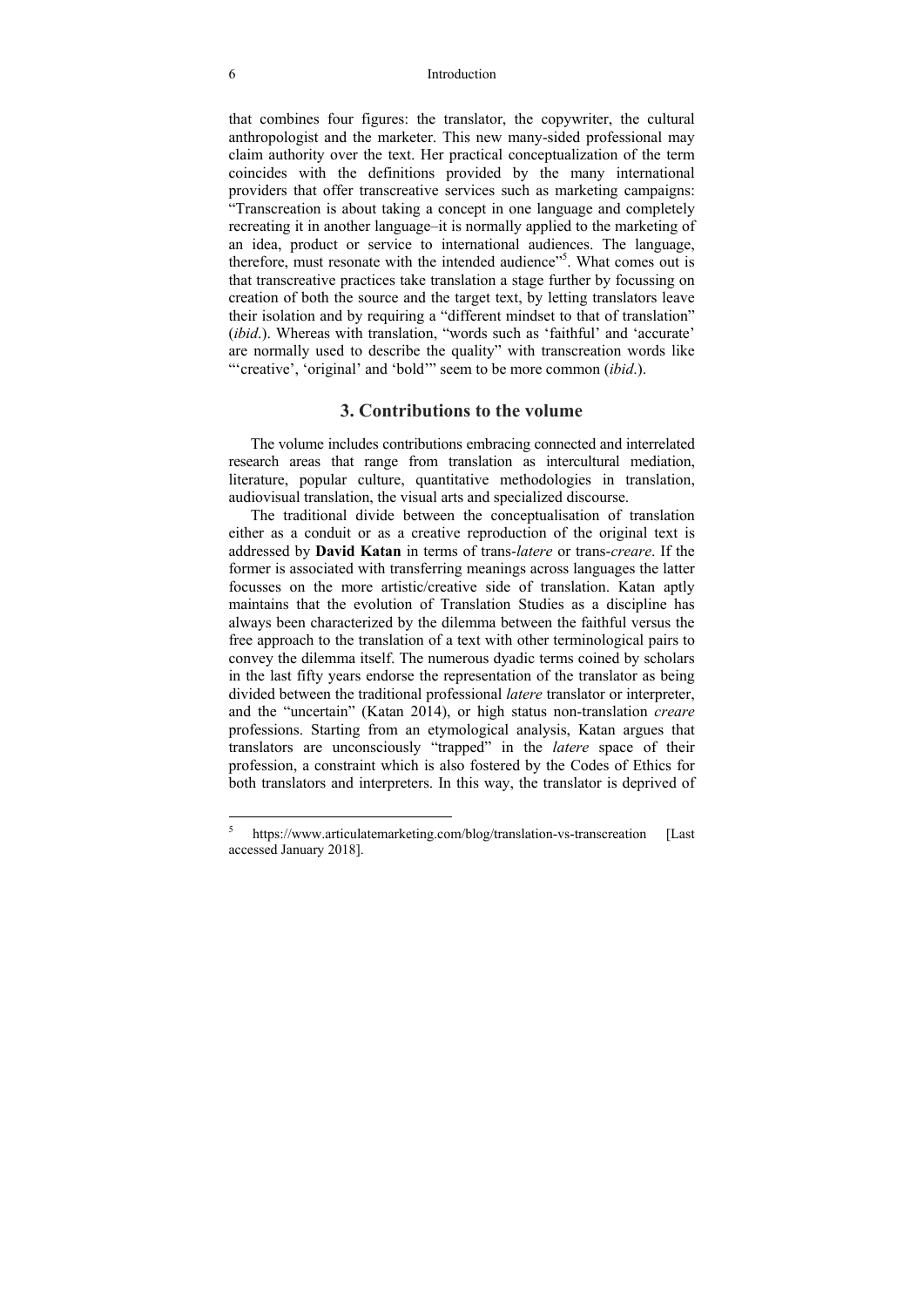an authorial role and reduced to that of a "technician". And yet, as he notes, translators by law are derivative authors, which means that their work must not be a faithful copy, for that would be plagerism. So, in theory, even translation must include change. Focussing on a particular case study of a professional translator's agency dilemma, the author shows how the "trusted" translator's inclination and ability to intervene in order to reproduce a "text to be read" is suffocated by the other stakeholders' interests. Katan encourages translators to adopt the trans-*creare* approach, to be willing to risk, and to overcome the fidelity/freedom impasse, thus avoiding being labelled as "translating machines".

In what way is transcreation more than adaptation? Katan also points out that the original coining of the term came from the Sciences, involving both "transition" and also "leaps" within "a chain of being". This notion of textual meaning being recreated, re-born, brings us to the next chapter where the creative role of translation in the evolution of national literary systems is investigated by **Leon Burnett**; he also sees the translator as an "agent of change". Based on terms investigated and put forward in his previous research, Burnett sees translation as embodying "accommodation and reflux". This metaphor suitably encompasses a more dynamic conceptualisation of the translation process by shifting the focus from the dichotomy of source text and target text. In this sense, "The arrival of a text in the host language may seem like the end of a journey, but it can also partake of the nature of a homecoming in response to a philological imperative that restores to the nation something it had temporarily lost" (Burnett 2013, 17).

In his chapter, Burnett investigates the function of transcreation by analysing the development of twentieth-century Chinese poetry with a focus on Wang Jiaxin's poems. By transcreating poems in English through the use of images that are not found in the original text, the translator-poet Wang starts a process of translation that goes beyond the mere conduit because it allows the flowing back through cross-currents between native and alien traditions. At the end of the process the transcreated products will renew, re-focus and refresh the literary traditions that host them. This is the hub of Burnett's use of reflux – as a reciprocal and mutually feeding flow of textual meaning towards the target and back to source, a mutual process of accommodation that seeks to bring to light, in the translated text, a fuller and deeper sense through the translator's active participation in the interpretative and representational process.

The next chapter written by **Karen Seago** introduces the reader into the realm of crime fiction. This popular culture genre, the author argues, can be seen as a benchmark for revealing cultural-specificity within the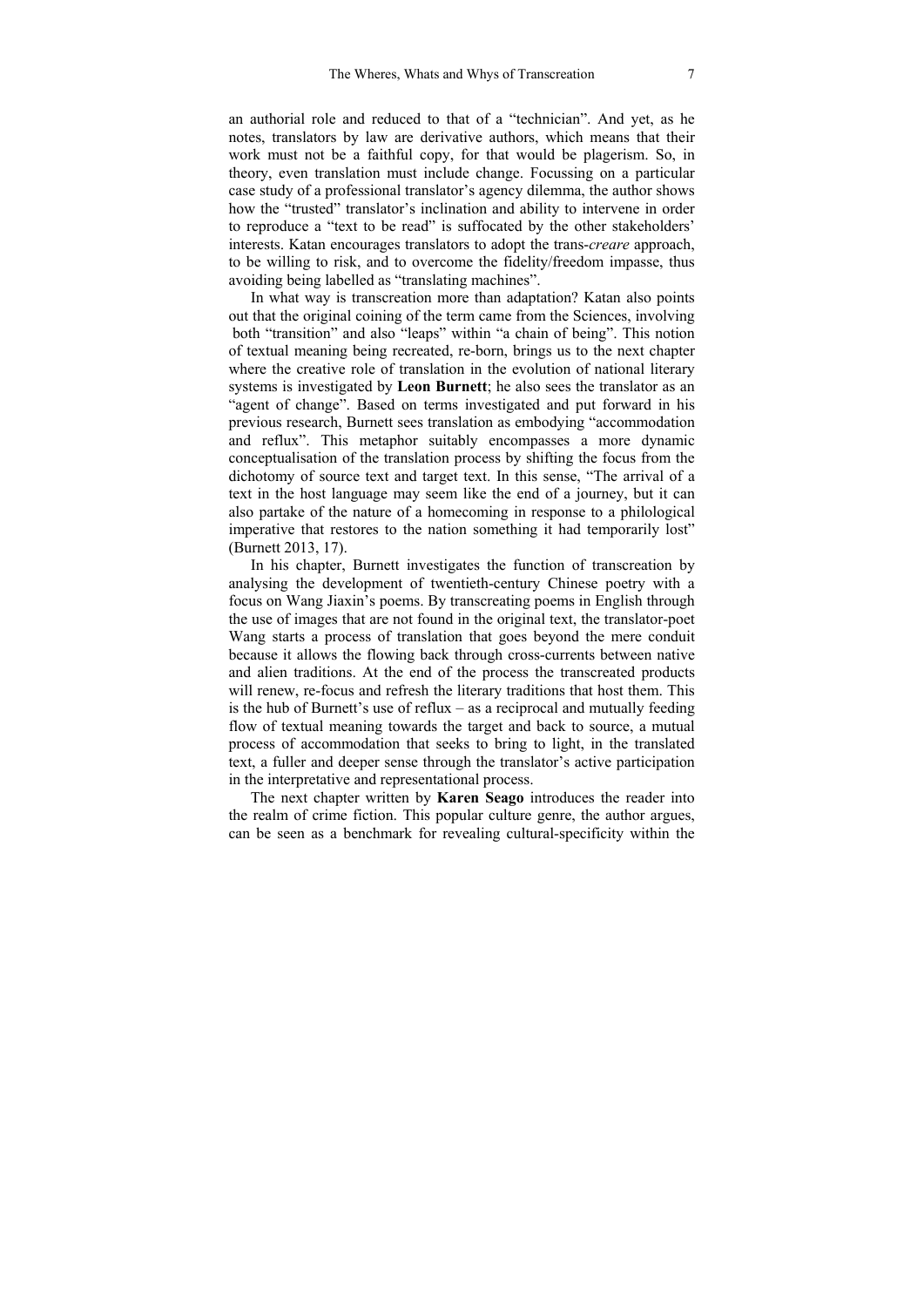#### 8 Introduction

field of genre translation. The author argues that the status of crime fiction has changed considerably in time, and is today regarded as a fully-fledged literary text. When dealing with the transferring of crime fiction into a foreign culture, translation is rigorously controlled by structural and stylistic conventions, which also imply constrained culture-bound norms. Hence, a genre-specific translating process is turned into both a "constrained" and "constraining" practice, which widely involves audiovisual translation mechanisms. These mechanisms play a crucial role when transporting from text to the screen, and thus pivotal to the development of crime fiction on-screen. If genre typologies implicitly determine the structure of a text, the author argues, they also affect translations and take on a normative role. The cases studied in this chapter testify to what extent crime fiction as a specifically normative genre and text type is highly "constrained"–culturally, linguistically and stylistically–when it is approached from the perspective of translation, but also in terms of recreation. Given the generic traits of crime fiction, translators need to be aware of instances where formal constraints such as wordplay and polysemy, foregrounding and backgrounding or ambiguous formulations affect the plot and are effectively "spoilers", anticipating what is about to come or limiting the number of alternatives (to the possible murderer) for the reader, for example by anticipating gender in a gender-marked grammar code. These cases call for active and transcreative translation decisions.

Binary dichotomies such as self/other and specifying/generalising strategies come back in **Daniel Russo**'s contribution to investigate shifts in literary translation. The added value to the analysis of translation criticism is here given by the application of data visualization methods (e.g. graphs, dials, charts) to examine three translations of the short story *The Lagoon* by Joseph Conrad. By combining narrative, discursive and linguistic approaches, the author shows how the comparative study of translated texts may result in a large number of data and how these data ultimately conflate to visually represent the main translation tendencies in relation to the strategies mentioned above. This study confirms the efficiency of corpus linguistics techniques and hence of the quantitative approach to the study of translated texts whose "transcreating" tendencies may be graphically visualised.

With the next two chapters we move into the field of specialized discourses. **Mirella Agorni** contributes to shed light on transcreation in the domain of tourism whose main discursive strategy is the coexistence of "familiarity" and "strangerhood". Thus, translators of tourist texts are put in the position of transporting foreignness into discourse, so as to construct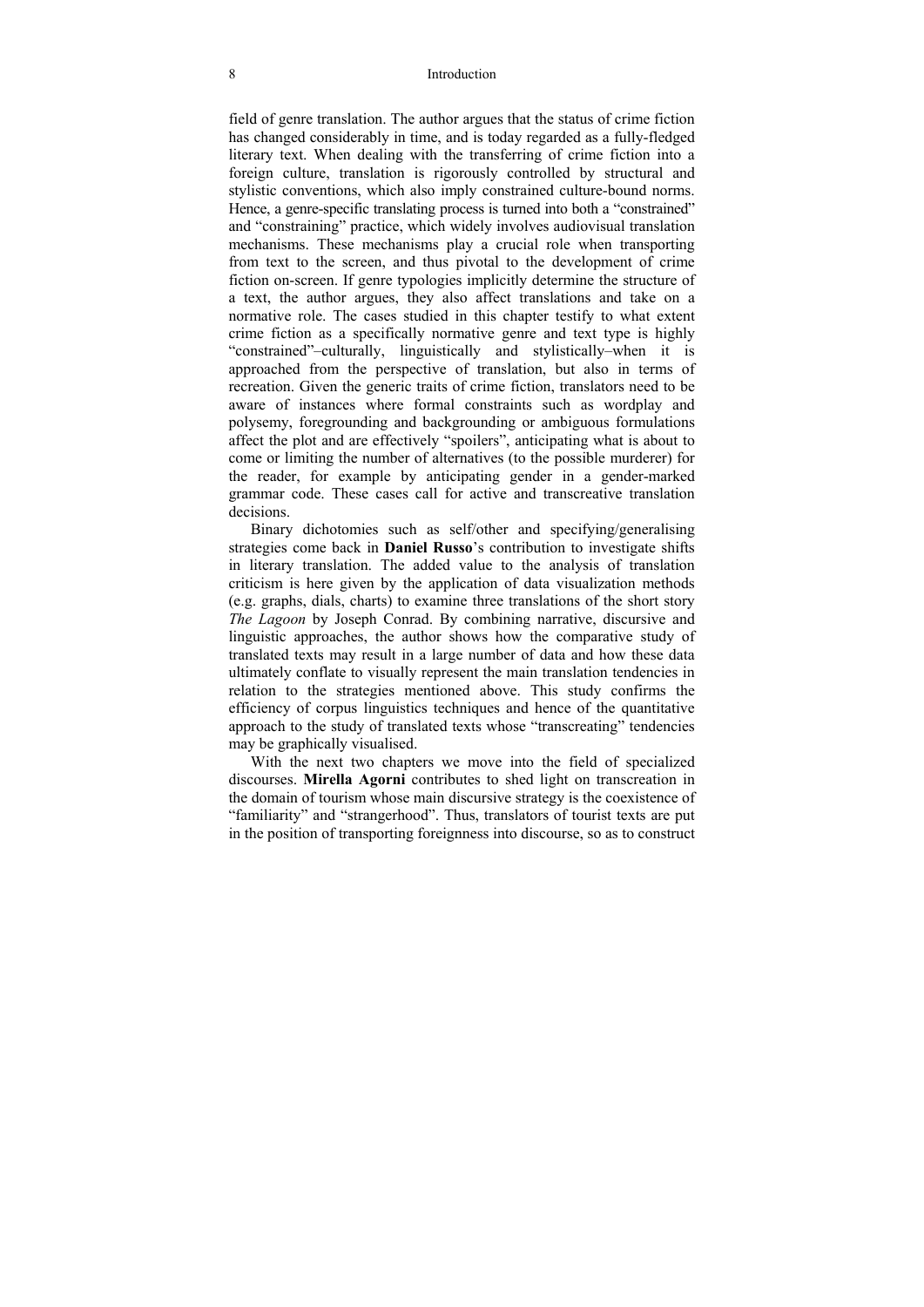a sense of "otherness" that can be perceived as diverse from the familiar. In other words, translation in tourism implies making the uniqueness of a destination accessible to the foreign which entails transferring culturebound items. Starting from the acknowledgement of the cultural specificities of this discourse and from the fact that cross-cultural experience requires the mediation of translation between languages, Agorni raises a number of theoretical and practical questions regarding translation as a creative form of cultural mediation in tourism discourse. Thus, transcreation, seen in this chapter as a form of cultural adaptation (cf. Manca 2016) may be a reasonable approach to translation in tourism. Pedagogically speaking, the author further contends that these adaptation/transcreative strategies should be part of university courses on tourism translation.

The following chapter scrutinizes the use of archaisms in the legal domain. **Jekaterina Nikitina** addresses the issue of overrepresentation in L2 translations of written pleadings before the European Court of Human Rights translated from Russian into English. She concentrates on the overuse of old-fashioned legal adverbial markers and of the modal *shall*. Through a corpus analysis of these functional elements in language, the author notes that for example in the case of deontic/adeontic *shall* both functions are overrepresented in the translated texts from Russian vis-a vis patterns of occurrences in the reference corpus, constituted by original texts in English and non-translated English texts. Nikitina observes that some cases of translations do not fall into the traditional function of legal obligation and are then explained as having a mere ornamental function. Nikitina's data show how L2 translators (non-English native Russian speakers translating into English from Russian) foregrounded, indeed added, archaic technical-sounding language features (the modal verb *shall*) in the belief (one assumes) that they fit the convention of the translator's (uninformed) understanding of the legal genre, despite the fact that they were not present in the original text. Indeed, they can only be seen as translation errors "It seems possible to hypothesise that the choice of intentionally archaic cliché words is dictated by the desire to comply with the alleged canons of legal writing in English, even though the archaic adverbs are evidently losing their position of "positive" markers of legal English and seem relatively infrequent in non-translated written pleadings" (Nikitina, this volume p.112). She suggests that these choices may also have been motivated by the desire to compensate a foreignizing effect by what they deemed to be "typical expressions" of the target language.

The next chapter looks at translation as a form of collaborative activity. Digital technology in translation is a remarkable instrument of translation practice – ranging from translation memory tools to online corpora and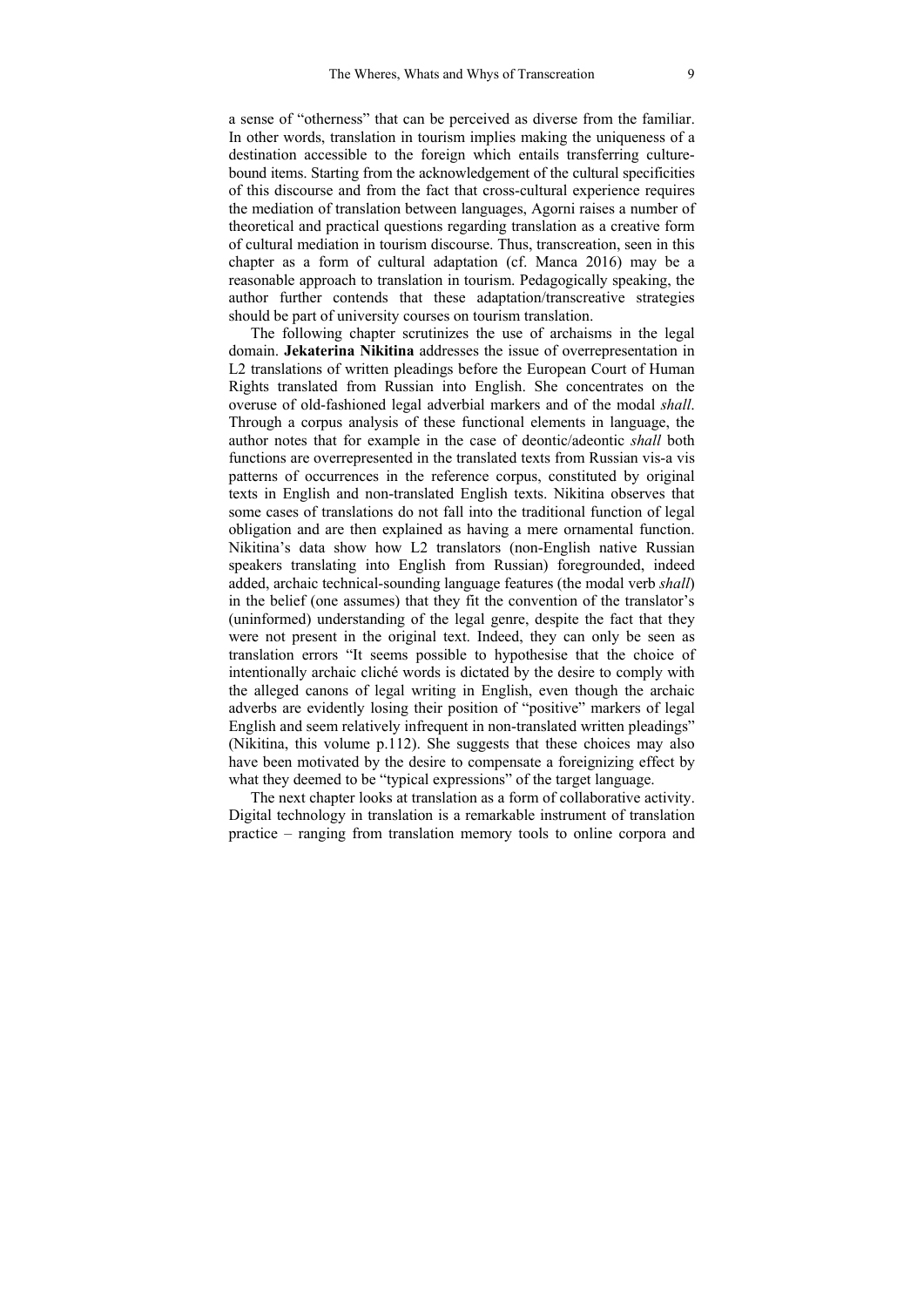#### 10 Introduction

databases, and from machine translation to cloud-based workspaces. **Marianna Zummo** draws attention to the growing number of e-users that resort to the Internet to equip themselves with language knowledge, exploiting the collaborative setting the Internet provides. These users discuss meanings and cultural contexts until they reach a translation outcome that needs to be studied both as the final product of a participative exchange and as a translation/transcreative outcome. By investigating online exchanges from a popular website (i.e. wordreference) dealing with languages, Zummo focuses on how users reach and solve the ambiguities of the material to be translate, "meanings are always discussed by multiple users, with interactional dynamics common in fora" (this volume p. 132). Interestingly, the author shows how a collaborative translation methodology is negotiated through politeness, mitigation, hedging, use of modality through an accountability and modality analysis. In her data, collaborative strategies hold also in conflict situations.

Results and discussion contribute to exploring the relationship between the Internet and non-professional translators dealing with translation and transcreation. Technology has made translation more effective and timeefficient, while changing the profiles of translators themselves and reinforcing new facets of translation as transcreation. While on the one hand the collaborative setting stresses the agency position of the translator, at the same time it shows that solutions found are bound by clear situationand field-specific constraints, especially for what concerns technical translation and "therefore they point to translation more than to transcreation activities, despite their heterogeneous nature".

The last two chapters introduce us into the realm of audiovisual translation. The first, written by **Pietro Iaia,** investigates a case study of the translation of humorous discourse. The analysis aims to unveil the cognitive processes that are behind the adaptation strategies. Focussing on an entertaining passage from *Late Show with David Letterman,* which includes deprecating references to American celebrities and pop culture, Iaia verifies the extent to which the cognitive construct of "implied receivers" (Guido 1999) affects the reformulations of the original culturebound text. Additionally, by comparing the translation of the subtitles produced by Italian undergraduate students with the source script, the author also notes that the interpretation and the transcreative replacement of the references in the source text as well as the changes due to the technical and multimodal dimensions of the subtitles result in "pragmalinguistic equivalents" that save the communicative intent and enhance viewers' accessibility. As Iaia concludes, the translator's "mediation" stance deriving from the interaction between the source and target linguacultural settings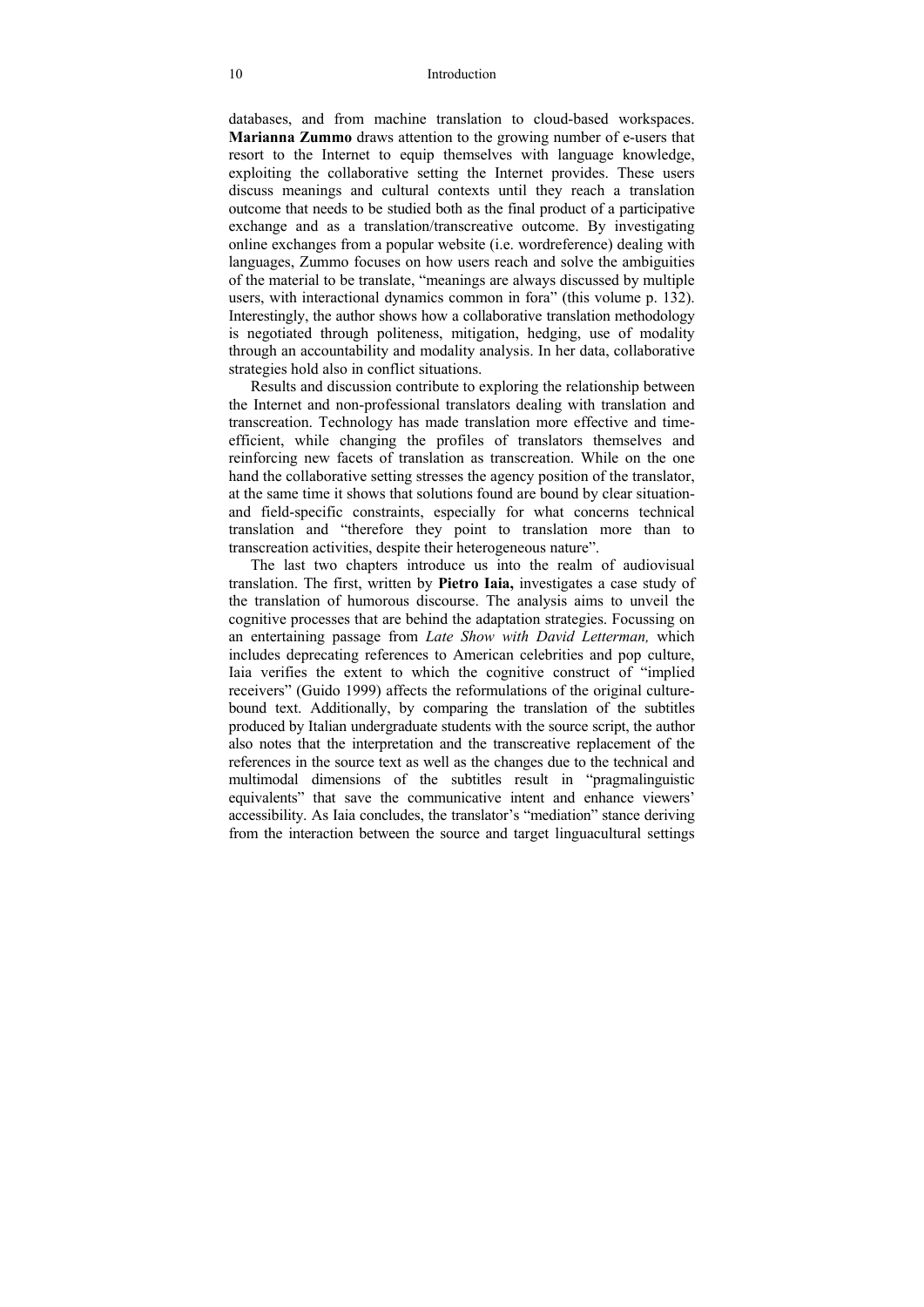may help overcome an inflexible domestication/foreignization dichotomy. Iaia calls for more experimental work involving different genres and text types, to "provide more data about the alternative, cognitive, communicative and multimodal reformulations, eventually reinforcing the definition of translators as mediators, and mitigating the ethical and procedural consequences of ideological and cultural modifications" (this volume). This last assertion is important because it suggests that translators should be wary of overstepping the boundaries of ethical and procedural consequences (a boundary that we see thwarted in the examples provided by Nikitina, the consequences of which–in legal translation–can be very serious).

The volume closes with a chapter by **Alessandra Rizzo** who investigates *artistic performances* in the area of creative industries that promote the rereading and re-interpretation of ancient myth. In this chapter she describes a multilingual theatre project by a group of Syrian refugee women exiled in Amman, Jordan re-enacting Euripedes' play *The Trojan Women*, adapting and performing their own personal experiences of migration and exile as refugee women. The women, all non-professional actors, speak in English, Syrian Arabic and standard Arabic. Rizzo effectively shows how the surtitles, a combination of translation and commentary visible to the audience, embodies the process of trans-creation in a very concrete sense of the word. As the Chinese poet in Burnett's opening chapter, Rizzo shows how translation (transcreation) can enhance, enrich and fulfil a literary text in a reciprocal performative act. By relying on myth, the practices of adaptation and performance of human narratives on the stage and screen generate forms of translation as re-narration, intercultural and cross-cultural encounters, where audio-visual translation modes contribute to transforming the re-narrated stories of exile and sorrow into spaces of recreation, redefinition and cooperation. These spaces become "repositories" for transcreation activity in terms of newness and invention, collaboration and solidarity (Baker 2006), relocation and performativity.

By applying Baker's narrative theory and Functional Grammar to the study of *Queens of Syria* for the stage, Rizzo demonstrates how aesthetic discourse seeks to counteract oversimplifying and manipulative discursive modalities around migration. The reframing of migrant experiences within the realm of art, culture and storytelling is part of the adoption of the art of telling stories–human stories–as the strategic narrative expedient that provides hidden voices with a platform within the special needs of a community framework.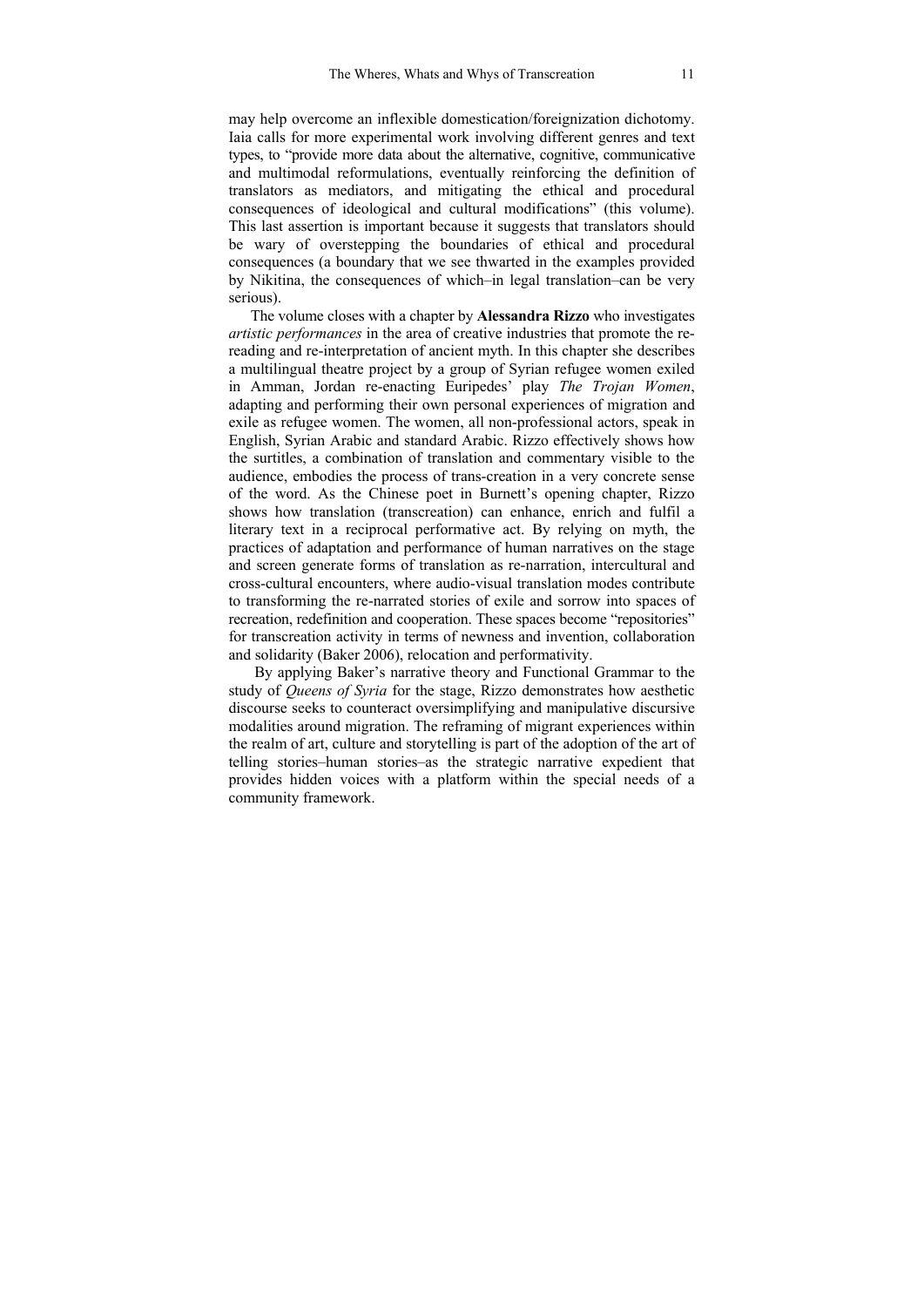### **4. Concluding remarks**

In this book, the role of translators and transcreators has been surveyed in numerous fields of investigation, foregrounding the transcreation as a form of accommodation, reflux, and change, transcreation as a metaphor for (re)creation.

Out of nine chapters included in the volume, in seven of them the authors have shown how the linguacultural transfer can be more aptly described as transcreation than translation, namely those discourses that embody aesthetic and persuasive functions (literary and promotional). Two chapters demonstrated a seemingly more conservative and less riskprone translation methodology (legal language, technical translation discussed in internet fora) but at the same time show how the decisionmaking process (rather than product) is profoundly agent-centred, based on the active (albeit exaggerated, indeed erroneous) addition of assumed target norms and in the second case, negotiated collaborative teamworking.

 While scholars and professionals argue to what extent translators should play an (in)visible role, in other fields (i.e. commercial, sociocultural, artistic contexts, promotional discourses), there is a real, pressing–often commercially driven–need for translation across languages, cultures and territories. Likewise, in the sub-discipline of Interpreting and more specifically in the setting of Public Services, it has been demonstrated how interpreters "on the ground" are far from being invisible non-agents despite the guidelines set out in standard codes of ethics (Rudvin 2006). Even in those environments which are more formulaic and ritualized, such as the asylum seeker settings, the intercultural mediator/community interpreter is embracing a more advocating and visible position. Research has shown how mediation practices are carried out by interpreters working in a team and intervening deliberately on the basis of shared experience with the other social workers and on humanitarian needs (Spinzi 2018).

With the aim of overcoming the divide between source-oriented and target-oriented translation, transcreation may be regarded as the response to the translator's need to look for creative meanings that could express the novelty of the original text which is, hence, brought alive in the target language.

Translation Studies as a discipline should look at these new developments and directions and encompass them in its range of interests. Transcreation should find a place in the discipline as an approach at the end of the continuum which starts from the traditional literal rendering to the most creative and collaborative transposition of meanings and knowledge.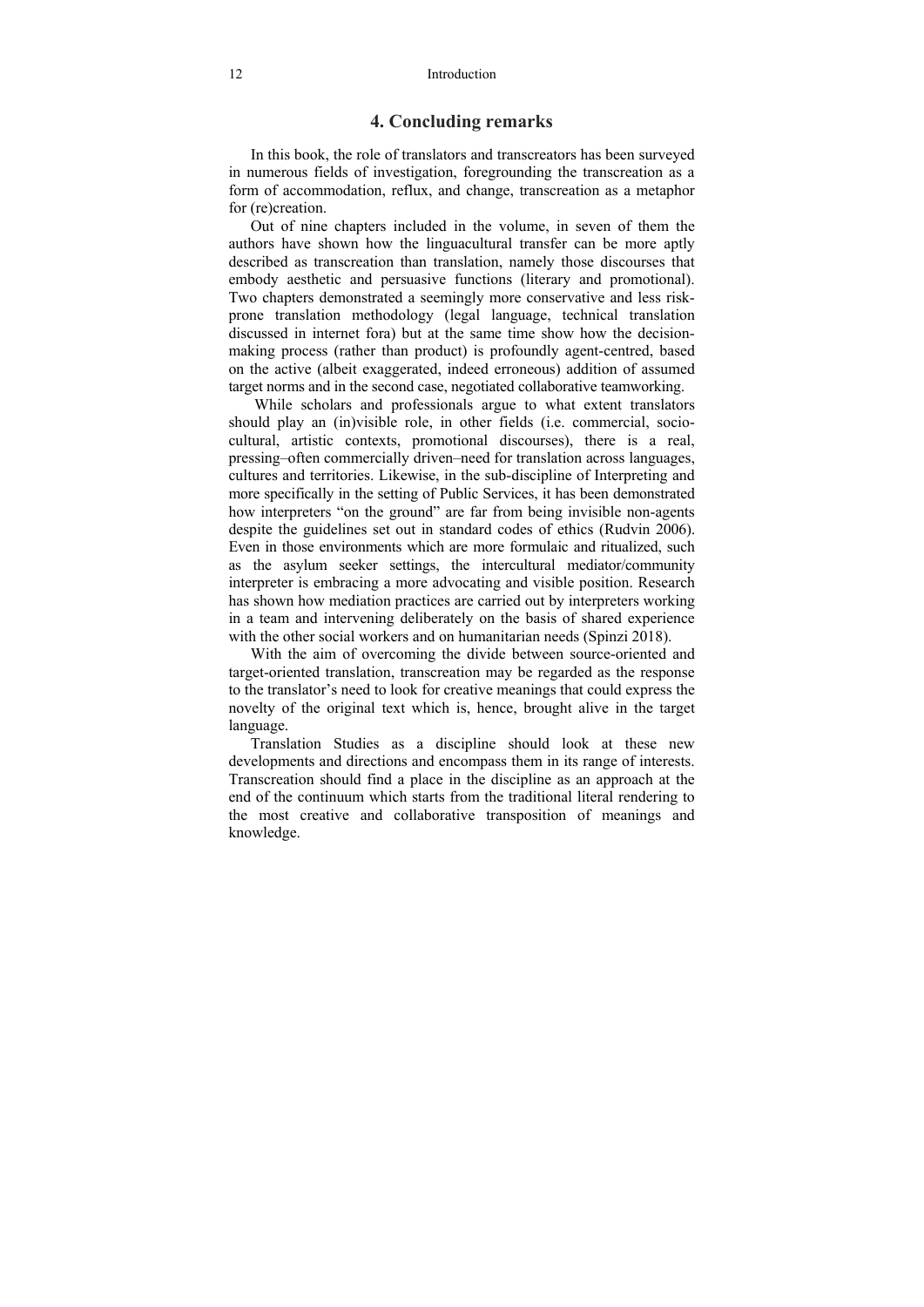#### **References**

- Baker, Mona. 2006. *Translation and Conflict. A Narrative Account*. London and New York: Routledge.
- Benetello, Claudia. 2018. "When Translation is not enough: Transcreation as a convention-defying practice. A practitioner's perspective", *The Journal of Specialised Translation,* 29, 28-43.
- —. 2016. "Transcreation as creation of a new original: A Norton™ case study", edited by Mariagrazia De Meo, Emilia Di Martino and Joanna Thornborrow, Creativity in Translation/Interpretation and Interpreter/Translator Training. Ariccia: Aracne, 257-260.
- Bollettieri Bosinelli, Rosa Maria. 2010. "Transcreative Joyce", *Scientia Traductionis,* 8, 190-193.
- Burnett, Leon and Lygo, Emily. 2013. "The art of Accommodation. An Introduction"*.* In *The Art of Accommodation: Literary Translation in Russia*, 1-29. Bern: Peter Lang.
- De Campos, Haroldo. 1992. "Translation as Creation and Criticism," in *Metalinguagem e Outras Metas: Ensaios de Teoria e Crítica Literária*, Sao Paulo, Perspectiva.
- Di Giovanni, Elena. 2008. "Translations, Transcreations and Transrepresentations of India in the Italian Media". *Meta: Journal des traducteurs*, 53 (1), 26-43.
- Gaballo, Viviana. 2012. "Exploring the boundaries of transcreation in specialized translation", *ESP Across Cultures,* 9, 95-113.
- Gambier, Ives. 2016. "Rapid and Radical Changes in Translation and Translation Studies", *International Journal of Communication* 10, 887- 906.
- Gopinathan, Govindapanikker. 2006. "Translation, transcreation and culture. Theories of translation in Indian Languages". *Translating Others*, vol. 2, edited by Theo, Hermans. 236-246. Manchester: St. Jerome.
- Guido, Maria Grazia. 1999. *The Acting Reader: Schema/Text Interaction in the Dramatic Discourse of Poetry*. New York/Ottawa/Toronto: Legas.
- Katan, David. 2016. "Translation at the cross-roads: Time for the transcreational turn?" *Perspectives* 24, (3), 365-381.
- —. 2014. "Uncertainty in the Translation professions: time to transcreate?", *Cultus*, 7, 10-19.
- Lal, P. "Preface" to Shakuntala. *Great Sanskrit Plays in Modern Translation*. 1957. New York: New Directions, 1964.
- Manca, Elena. 2016. *Persuasion in Tourism Discourse. Methodologies*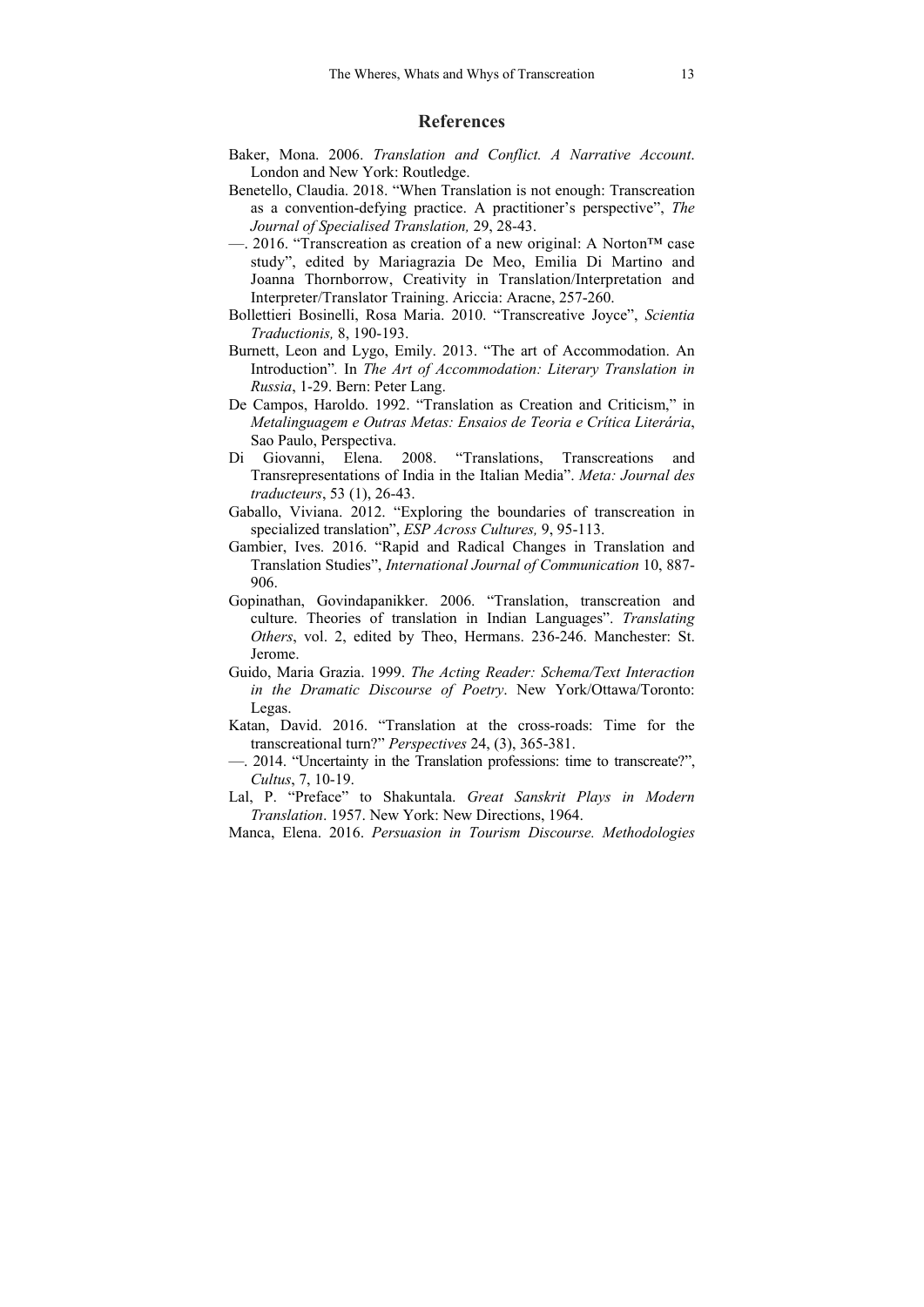*and Models.* Newcastle Upon Tyne: Cambridge Scholars.

Pedersen, Daniel. 2014. "Exploring the concept of transcreation: Transcreation as 'more than translation'?", *Cultus* 7, 57-71.

- Rudvin, Mette. 2006. ""The Cultural Turn in Community Interpreting. A brief analysis of epistemological developments in Community Interpreting literature in the light of paradigm changes in the humanities." In *Taking Stock: Research and Methodology in Community Interpreting*, *Linguistica Antverpiensia, New Series (5/2006),* 21-41.
- Spinzi, Cinzia. 2018. "'I was a slave': Sexual and Gender-based violence against Nigerian Refugees", paper presented at *Translation and Gender Conference*, University of Napoli Orientale, February 8-9, 2018.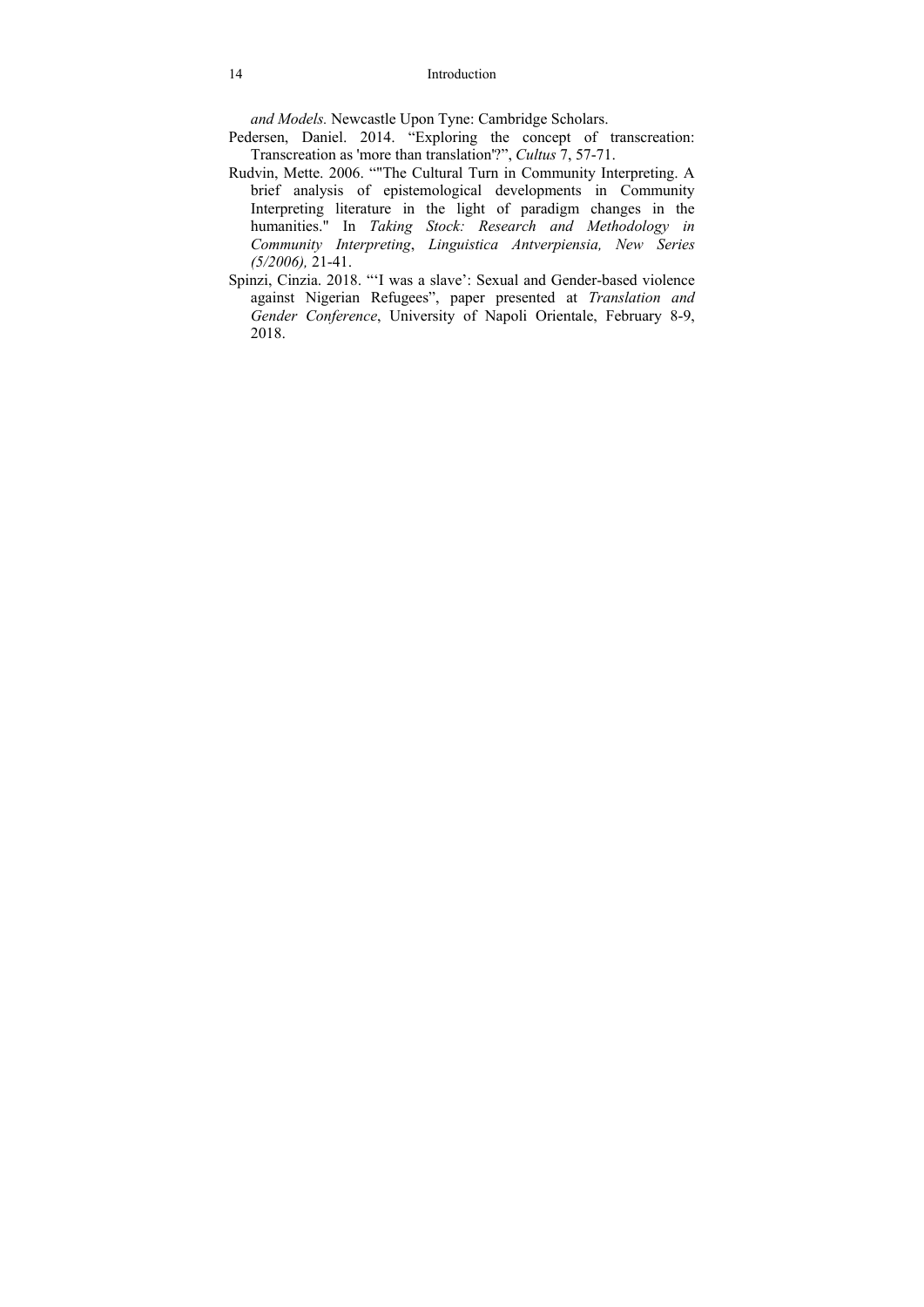# CHAPTER ONE

# TRANS*LATERE* OR TRANS*CREARE*: IN THEORY AND IN PRACTICE, AND BY WHOM?

# DAVID KATAN

### **1. Introduction**

In this chapter I will focus on the polarised worlds of trans-*latere* and trans-*creare* within translation, and will explore how much translator agency and translational trust depends on this division. The *latere* refers to the translator's focus on the language of the text, and to the task of finding the most appropriate language to transfer what has been communicated. The *creare*, instead, refers to the translator's focus on creating the most appropriate text for the reader to access what has been communicated. Polarisation of translation procedures has formed the backbone of translation theory and practice ever since academics began discussing translation. The Roman poet Horace was the first to be recorded discussing the problem of the "fidus interpreters"/faithful translator (in Robinson 2012, 15). This marked the beginning of the enduring "faithful/free" or "word-for-word" versus the "sense-for-sense" debate. There have been many other terms coined to describe essentially the same dilemma. With the beginnings of modern translation theory in the 1960's, the number of terms have increased. Each term carries with it a specific focus. For example, Nida's (1969) functional/dynamic division focusses on the dynamic nature of a text and how reader response will be different according to setting. Newmark's (1993) "semantic/communicative" approach highlights "meaning" which can be universal dictionary (semantic) or can be designed to communicate a particular message to a particular readership. House's (2010) "covert/overt" reminds us of how a translated text (TT) can appear, either overtly translated, allowing the reader to notice that a text is a translation or covertly, hiding the fact that the text depends or is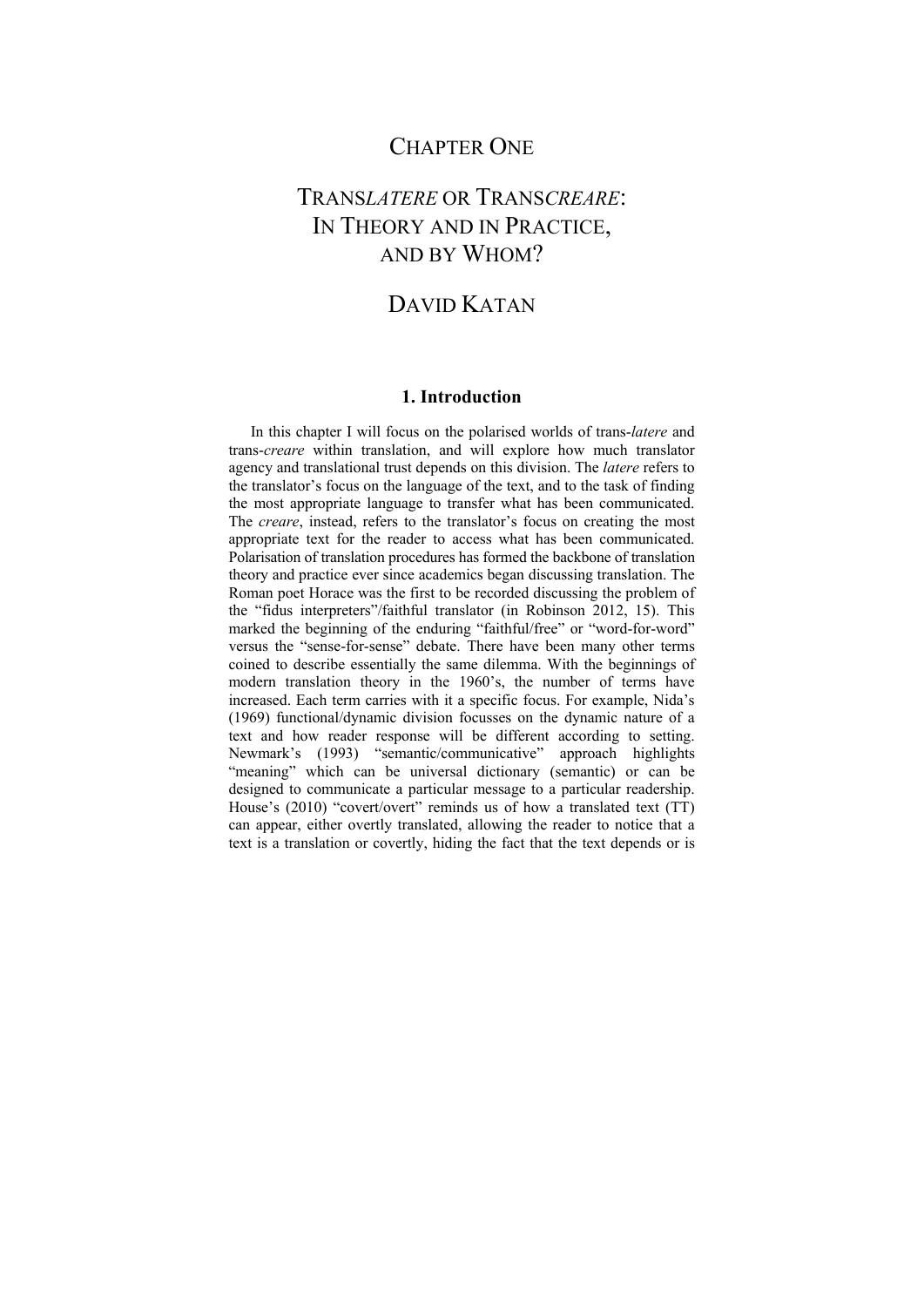#### 16 Chapter One

linked to an original (OT). Venuti's (1998) "foreignisation/domestication" relates to much wider issues. In foreignisation, the translation is not only overt, but is designed to bring the foreign into the reader's world, maintaining as much of the foreignness of the original language (the syntactical constructs, idiomatic language and general style) as is possible. This particular coinage came with an overt political aim, to combat the hegemony of a homogenised domestication which eliminates the original voices. Today the term is often erroneously used to refer to the preference for or against culture-bound referents in the TT.

All the terms proposed, while tending to promote one strategy over another, presume similar translation agency and translational trust. Agency theory, originally developed in economics by Eisenhardt (1989) has become very popular in Translation Studies; Kinnunen and Koskinen's (2010, 6) edited book on the subject defines agency as the translator's "willingness and ability to act". They suggest that though this term has much in common with Bourdieu's habitus (Bourdieu 1984, Kinnunen and Koskinen 2010, 7), agency focusses less on Bourdieu's static structuring structures, and more on the dynamic organisation and perception of practices. The issue we will discuss here is that of the translator's ability (or rather restriction of that ability) to practice translation in the marketplace, and the related perceptions to that ability.

A number of obstacles lie in the path of a translator's agency. Apart from the translator's own competencies, these obstacles are due to the fact that the translator serves "principals" (Eisenhardt 1989). Principals are defined in terms of those who use the services of an agent to do something on their behalf, usually because the agent (the translator) is much more competent or has much more specific information than the principal does. The resulting translation, of course, will have an impact not only on the principals involved in the production but on what Abdallah (2010, 16) identifies as the "primary principal", the reader. Conflict will often arise between each of these dyads for a number of reasons. In classic agency theory the fundamental question for the principal "is the agent working in my best interests or in his/her own self-interest?" At this point trust becomes a key factor, which as Chesterman (1997, 180) points out, is the value governing "the accountability norm … a translator should act in such a way that the demands of loyalty are met with regard to the various parties concerned, i.e. to the various principals: …" (*ibid*.). I will argue here that the conflict between these dyads will be based on a conflict between *latere* and *creare* values.

It will be argued that the principals' basic criterion for judging whether a translator has been translated in good faith is an unconscious recourse to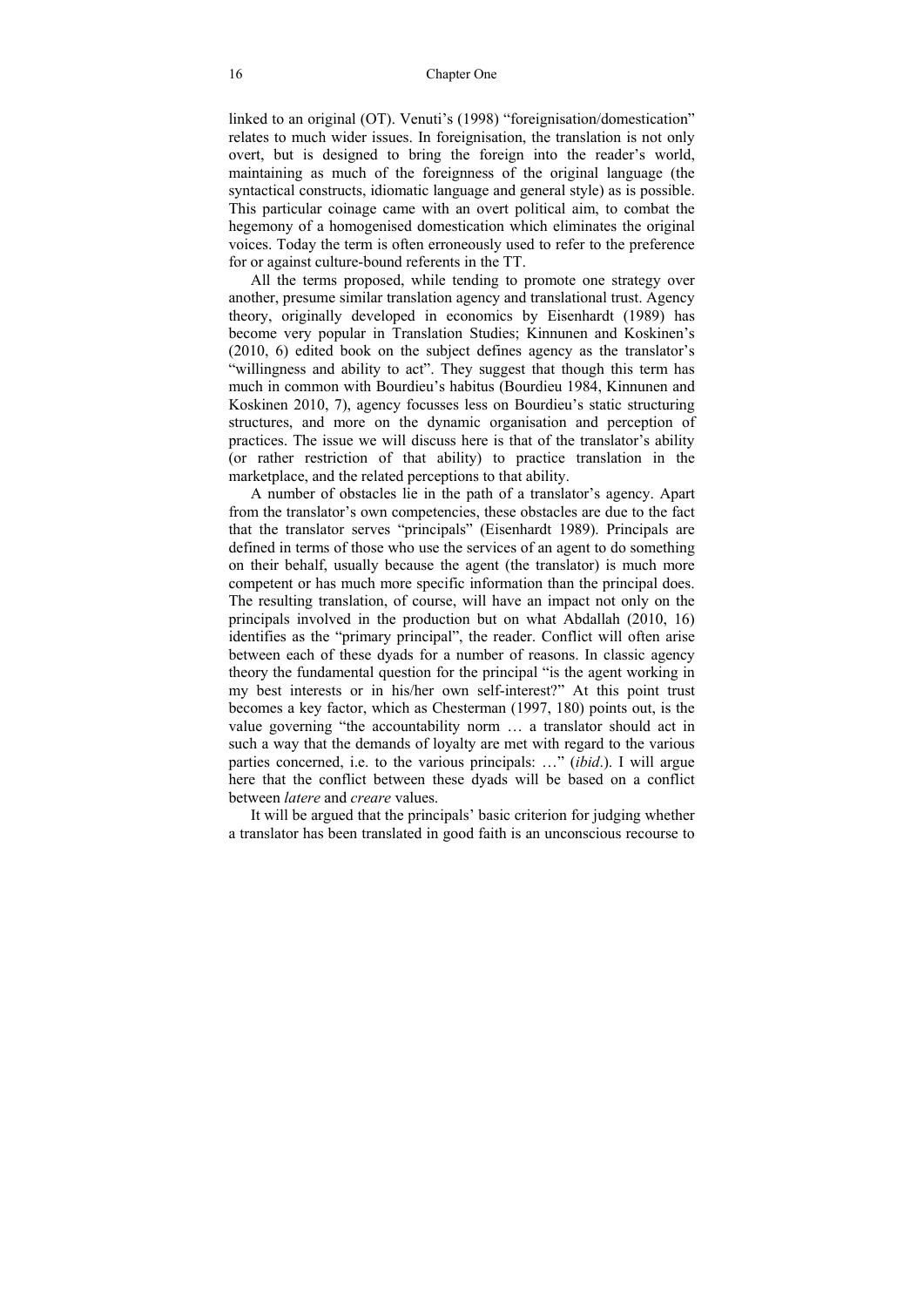the enduring influence of etymology and naming itself of the term "translation" itself. The *latere* in translation encourages us to envisage an able technician, responsible for "carrying messages across" (to which we will return). Consequently, trust is easily broken when the translation appears to be different from the original. Here, equivalence will be quantified on a word by word, or sentence by sentence level. On the other hand, an artist or a consultant, and indeed a trans*creator* is required to create a new product that will be designed to satisfy not only the commissioner but more importantly the end user. Invariance is no longer the criterion for quality (for a discussion on this point see Mossop 2016 and my reply, Katan 2016b). Here I will be developing arguments discussed in an earlier publication (Katan, 2016a), focussing in particular on one case study of one translator's agency dilemma.

### **2. The name of the thing**

Before looking in more detail at the consequence of pursuing either a *creare* or *latere* approach, we should first consider the shared "trans". The OED (1989) gives the first sense as "across, through, over, to or on the other side of, beyond, outside of, from one place, person, thing, or state to another". Invariance is already primed here. Indeed, in all these examples we have the sense of position, or movement between one place and another. What comes to mind are two-dimensional surfaces such as a town or lines such as a river. The second sense of senses refers to a change of state and includes the idea of "beyond, surpassing" and "transcending". However, if we compare "trans" with "interpret", it is immediately clear that "transcending" belongs much more to the latter. Indeed, according to the OED, the principal meaning of "to interpret" is "to expound", which is defined thus: "To explain (what is difficult or obscure); to state the signification of; to comment on (a passage or an author)", all of which go beyond *trans*lation. In fact, a Google search (Katan 2009, 200) for translator/ion revealed an association with "automatic", "computer assisted", "machine", "technical" or "free on-line" options, while for interpreting, there is little of the *latere*. Instead we find reference to people: from Nicole Kidman (who acts as *The Interpreter* in the film of the same name) to actual professionals.

So, the term "translate" is already keyed for a *latere* approach. Etymologically, the term comes from the Latin *translātus*, the past participle of *transferre* meaning "to transfer" (OED 1989). The first sense given by the OED is indeed transference: the removal of religious people (alive or dead) from one locality to another – with no change: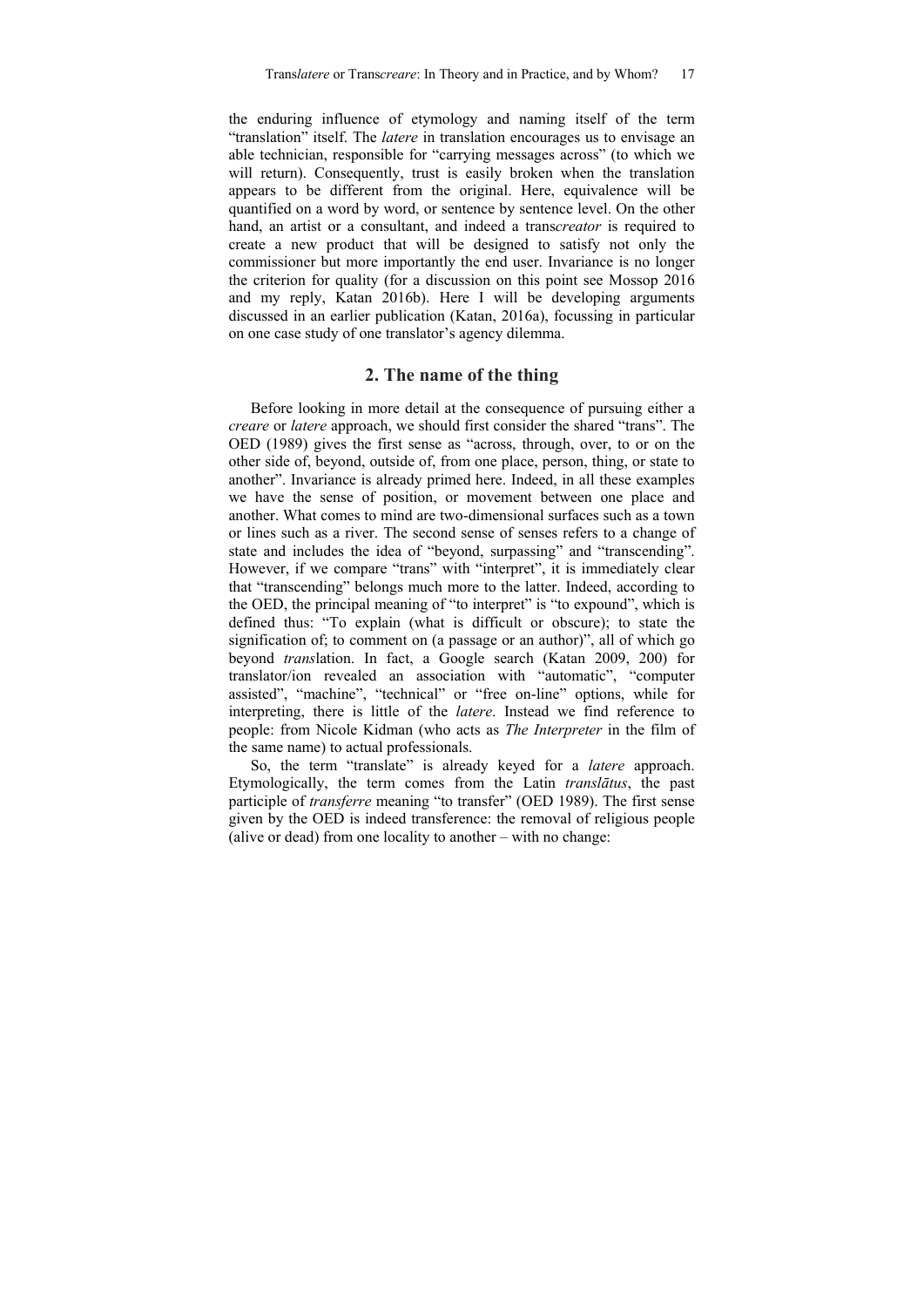#### 18 Chapter One

removal or conveyance from one person, place, or condition to another. The removal of a bishop from one see to another; in the Church of Scotland, the removal of a minister from one charge to another; also, the removal of the body or relics of a saint to another place of interment.

In the same way, language translation or "translation *proper"* (Jakobson 1959, 233; emphasis in the original) is defined as "converting, transferring, turning or rendering a source text using other words into a subsequent target text" (OED 1989). This is what is known as the "narrow view" of translation (Melby *et al.* 2014), which Mossop (2016) terms the translator's "invariance orientation", implying that meaning can be transferred without change.

The transfer metaphor hinges on the belief that the message, like the saint's body is solid, and is actually contained in the text. Signals are attached to the text which, given the right codebook can be decoded. Yet, as Reddy explained 40 years ago (1979/1993, 306; emphasis in the original) "signals *do* something, they *cannot contain anything*". He argues that the transfer, or as he calls it the "conduit", metaphor for communication is a dead, but yet deeply engrained, metaphor that has little to do with reality. Communication, he argues, is more to do with the human ability to manage tools (rather than codebooks) to construct and reconstruct ideas (rather than to encode or decode), stimulated by signals (rather than being contained by them). He concludes with a very clear warning, which is extremely pertinent to translation: "the conduit metaphor lets human ideas slip out of human brains, so that, once you have recording technologies, you do not need humans anymore" (*ibid.*). Wadensjö (1998, 8) makes extensive reference to the same conduit metaphor, suggesting that the interpreter is widely perceived as an instrument (the mouthpiece) carrying the communication.

Interestingly, Reddy's warning was almost concurrent with the release of the iconic Star Wars saga, the first film of which was released in 1977 (Lucasfilm n.d.). One of the main characters, appearing in every film to date, is C-3PO. It (or he) is a humanoid robot, and represents a not sofuturistic upgrade of Google translate. According to Star Wars' own databank (Lucasfilm n.d.), he is a "protocol droid", one of many who "are vital in smoothing differences encountered by the many far-flung cultures interacting on a regular basis throughout the galaxy. Programmed in etiquette and equipped with formidable language skills world …". Indeed C-3P0 (1983), himself tells us, "I am fluent in over 6,000,000 forms of communication". Given his formidable capabilities, C-3PO has become essential within the *Star Wars* universe, given the fact that communication is no longer only global and intergalactic, but is also between life forms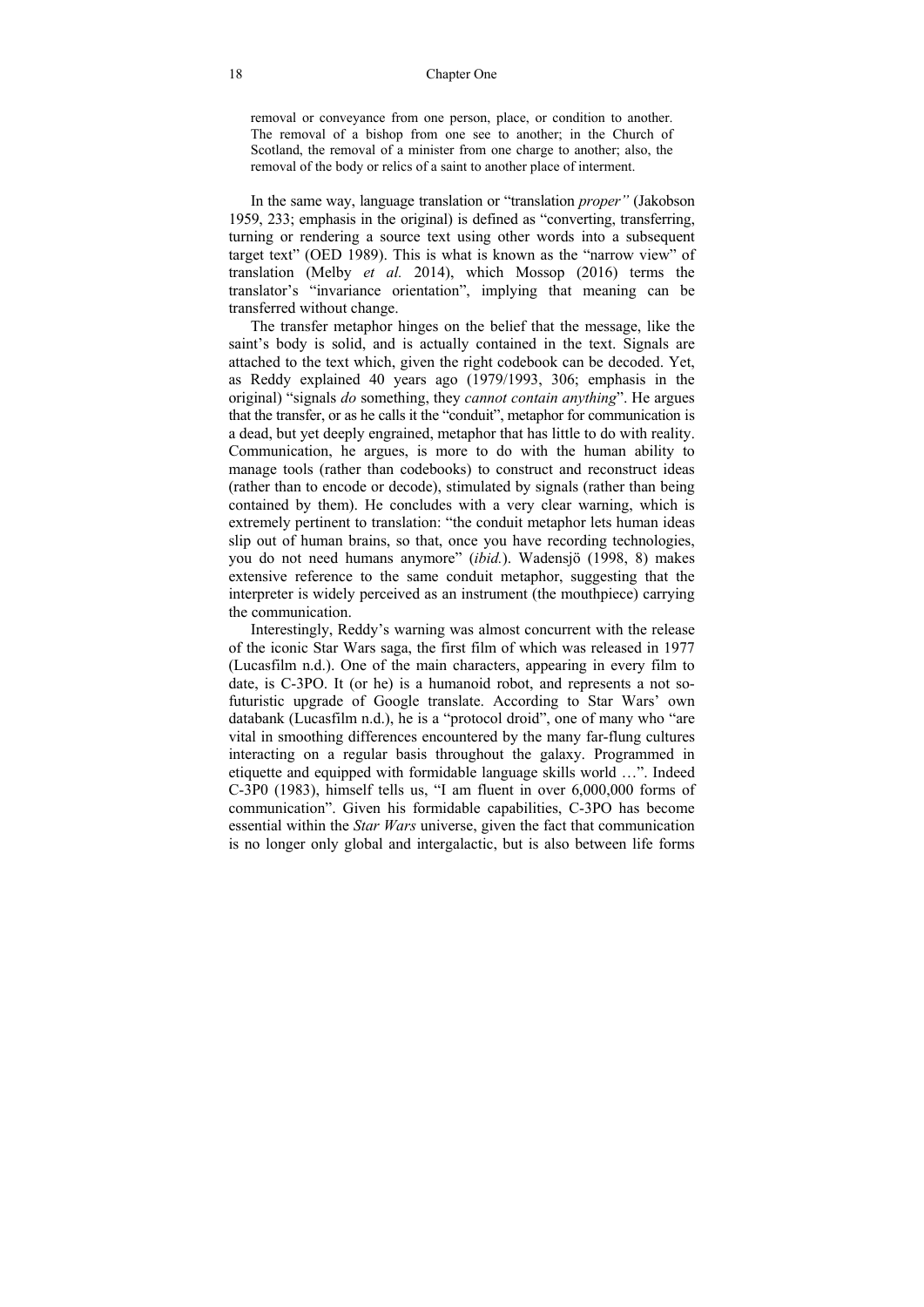and droids. The fact that C-3PO has been successfully espousing "fluent" machine communication in every film to date suggests that the idea is already easily manifest in the cinemagoers' schemata. Indeed, we have been accustomed to the idea of automatic and instantaneous transmission of data globally ever since the invention of the electric telegraph (see Katan 2016a).

This historical development of the conduit metaphor also proves to be a form of *nomen est omen*: "the name is a sign", or more idiomatically, "the name speaks for itself". *Nomen omen* (or aptronym) usually refers to names of people and the aptness to their profession (Donald Trump may be a case in point in that he manages to trump all competition). The first recording of the term *nomen omen* is in a Latin play *Persa* by Plautus. In the play, Toxilus is thinking of buying a slave girl. She gives her previous name as Lucris, to which he replies: "Nōmen atque ōmen quantīvīs iam est pretī": "The name and the omen are worth any price" (Riley 1912). As Riley points out, Toxilus is "enchanted" by the name "Lucris", as it connotes "profit" or "gain".

This shared cognitive environment which strictly relates translation to its *nomen omen* is so pervasive, that even those professionals attempting to widen the translator's remit, especially in Public Services, where the human and the particular situational element is crucial, are stuck in the same conduit *latere* universe. Both Valero-Garcés (2014a, 3) and Rillof (in Valero-Garcés 2014b, 153), who have both spearheaded the drive for recognition of Public Service Interpreters and Translators, define translation (and interpreting) in terms of transfer or transmission.

### **3. Professional guideline constraints**

A strictly non*-creare* approach also pervades professional charters and guidelines. The most representational voice for translators and interpreters (T/Is) today is the Federation for Interpreting and Translation (FIT). Article 4 of their charter states: "Every translation shall be faithful and render exactly the idea and form of the original – this fidelity constituting both a moral and legal obligation for the translator" (FIT 1994). The Charter dates back to 1963, was amended on July 9, 1994 and has not been changed since (see Liu and Katan 2017). Other organisations such as AUSIT (Australia's National Association for the Translating and Interpreting profession) have drawn up newer guidelines, the result of intense discussions between academics (mainly from Monash University, including Adolfo Gentile and Rita Wilson) and professionals, but the guidelines are just as *latere*: "5.2 Interpreters and translators do not alter,